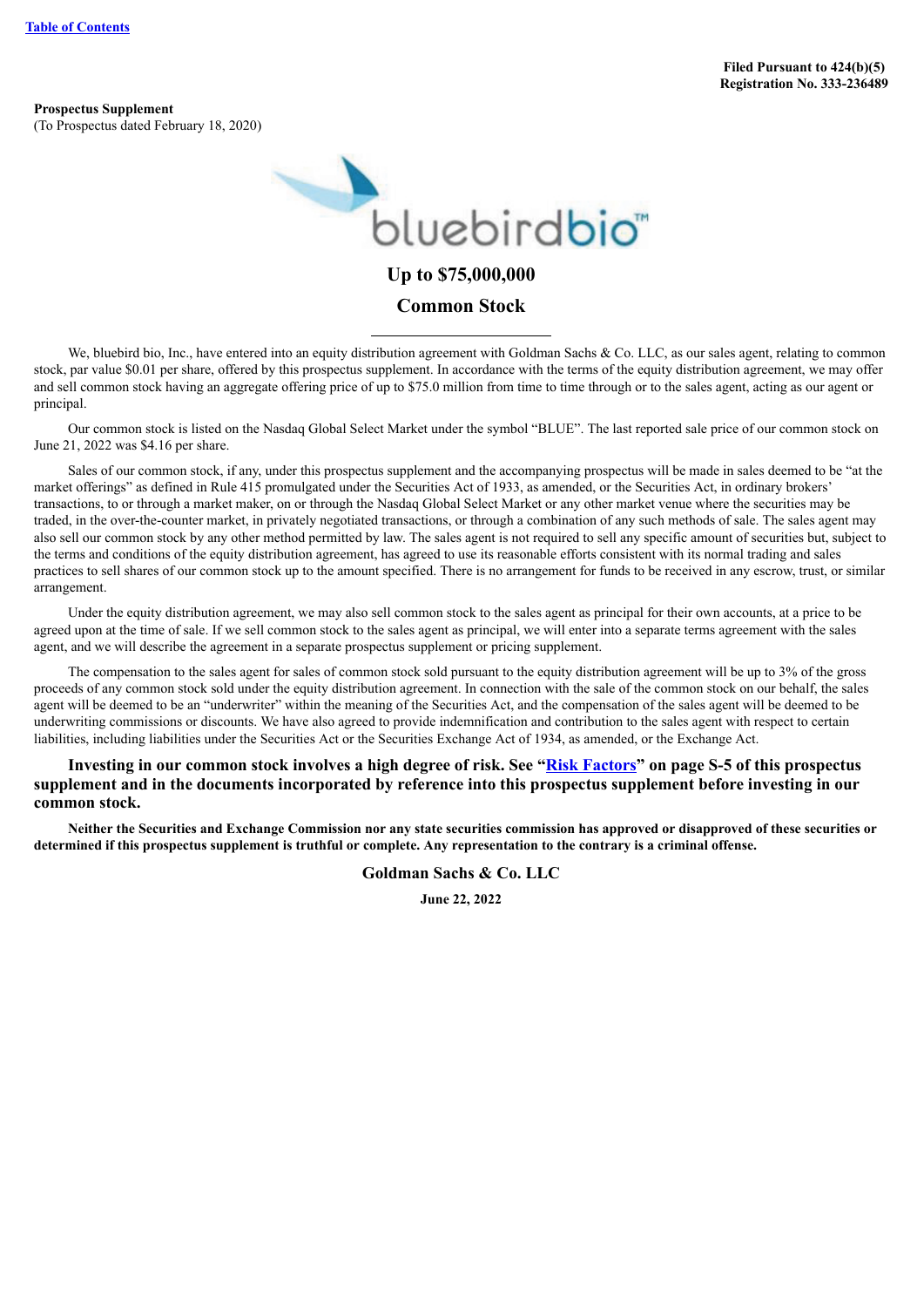#### **TABLE OF CONTENTS**

#### **Prospectus Supplement**

<span id="page-1-0"></span>

| Page   |
|--------|
| $S-1$  |
| $S-2$  |
| $S-3$  |
| $S-5$  |
| $S-9$  |
| $S-11$ |
| $S-12$ |
| $S-13$ |
| $S-17$ |
| $S-18$ |
| $S-18$ |
| $S-19$ |
| $S-20$ |
|        |

#### **Prospectus**

|                                                   | Page |
|---------------------------------------------------|------|
| <b>ABOUT THIS PROSPECTUS</b>                      |      |
| WHERE YOU CAN FIND ADDITIONAL INFORMATION         |      |
| INCORPORATION OF CERTAIN INFORMATION BY REFERENCE |      |
| SPECIAL NOTE REGARDING FORWARD-LOOKING STATEMENTS |      |
| <b>RISK FACTORS</b>                               |      |
| <b>ABOUT THE COMPANY</b>                          |      |
| <b>DESCRIPTION OF SECURITIES</b>                  | 6    |
| <b>USE OF PROCEEDS</b>                            | 8    |
| <b>SELLING STOCKHOLDERS</b>                       |      |
| <b>PLAN OF DISTRIBUTION</b>                       | 9    |
| <b>LEGAL MATTERS</b>                              |      |
| <b>EXPERTS</b>                                    |      |
|                                                   |      |

We have not, and the sales agent has not, authorized anyone to provide you with different information than that contained in or incorporated by reference in this prospectus supplement, the accompanying prospectus, and in any free writing prospectus that we have authorized for use in connection with this offering. We are not, and the sales agent is not, making an offer to sell these securities in any jurisdiction where the offer or sale is not permitted. You should read this prospectus supplement, the accompanying prospectus, the documents incorporated by reference in this prospectus supplement and the accompanying prospectus, and any free writing prospectus that we have authorized for use in connection with this offering in their entirety before making an investment decision. You should also read and consider the information in the documents to which we have referred you in the sections of this prospectus supplement entitled "Where You Can Find Additional Information" and "Incorporation of Certain Information by Reference."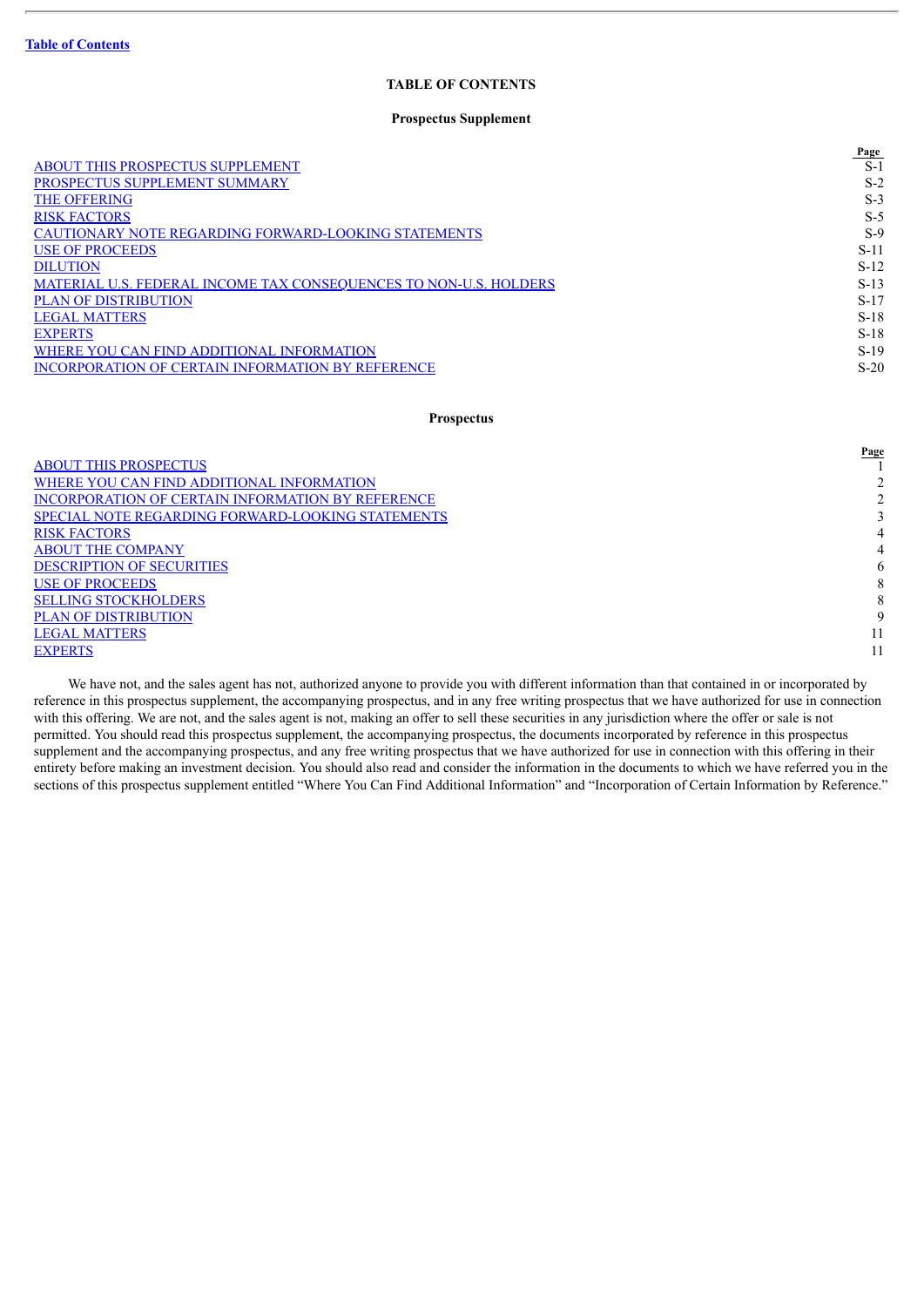#### **ABOUT THIS PROSPECTUS SUPPLEMENT**

<span id="page-2-0"></span>This document is in two parts. The first part is this prospectus supplement, which describes the terms of this offering of common stock and adds to and updates information contained in the accompanying prospectus and the documents incorporated by reference into this prospectus supplement and the accompanying prospectus. The second part, the accompanying prospectus dated February 18, 2020, provides more general information. Generally, when we refer to this prospectus, we are referring to both parts of this document combined. To the extent there is a conflict between the information contained in this prospectus supplement, on the one hand, and the information contained in the accompanying prospectus or in any document incorporated by reference that was filed with the Securities and Exchange Commission, or SEC, before the date of this prospectus supplement, on the other hand, you should rely on the information in this prospectus supplement. If any statement in one of these documents is inconsistent with a statement in another document having a later date-for example, a document incorporated by reference in this prospectus supplement-the statement in the document having the later date modifies or supersedes the earlier statement. You should assume that the information contained in this prospectus supplement is accurate as of the date on the cover page of this prospectus supplement only and that any information we have incorporated by reference or included in the accompanying prospectus is accurate only as of the date given in the document incorporated by reference or as of the date of the prospectus, as applicable, regardless of the time of delivery of this prospectus supplement or the accompanying prospectus or any sale of our common stock. Our business, financial condition, results of operations, and prospects may have changed since that date.

Unless otherwise mentioned or unless the context requires otherwise, all references in this prospectus supplement to "bluebird," "the Company," "we," "us," "our," or similar references mean bluebird bio, Inc. and our subsidiaries, on a consolidated basis.

This prospectus supplement contains references to our trademarks and to trademarks belonging to other entities. Solely for convenience, trademarks and trade names referred to in this prospectus supplement, including logos, artwork, and other visual displays, may appear without the ® or TM symbols, but such references are not intended to indicate, in any way, that their respective owners will not assert, to the fullest extent under applicable law, their rights thereto. We do not intend our use or display of other companies' trade names or trademarks to imply a relationship with, or endorsement or sponsorship of us by, any other companies.

The industry and market data and other statistical information contained in this prospectus supplement, the accompanying prospectus, and the documents we incorporate by reference are based on management's own estimates, independent publications, government publications, reports by market research firms, or other published independent sources, and, in each case, are believed by management to be reasonable estimates. Although we believe these sources are reliable, we have not independently verified the information.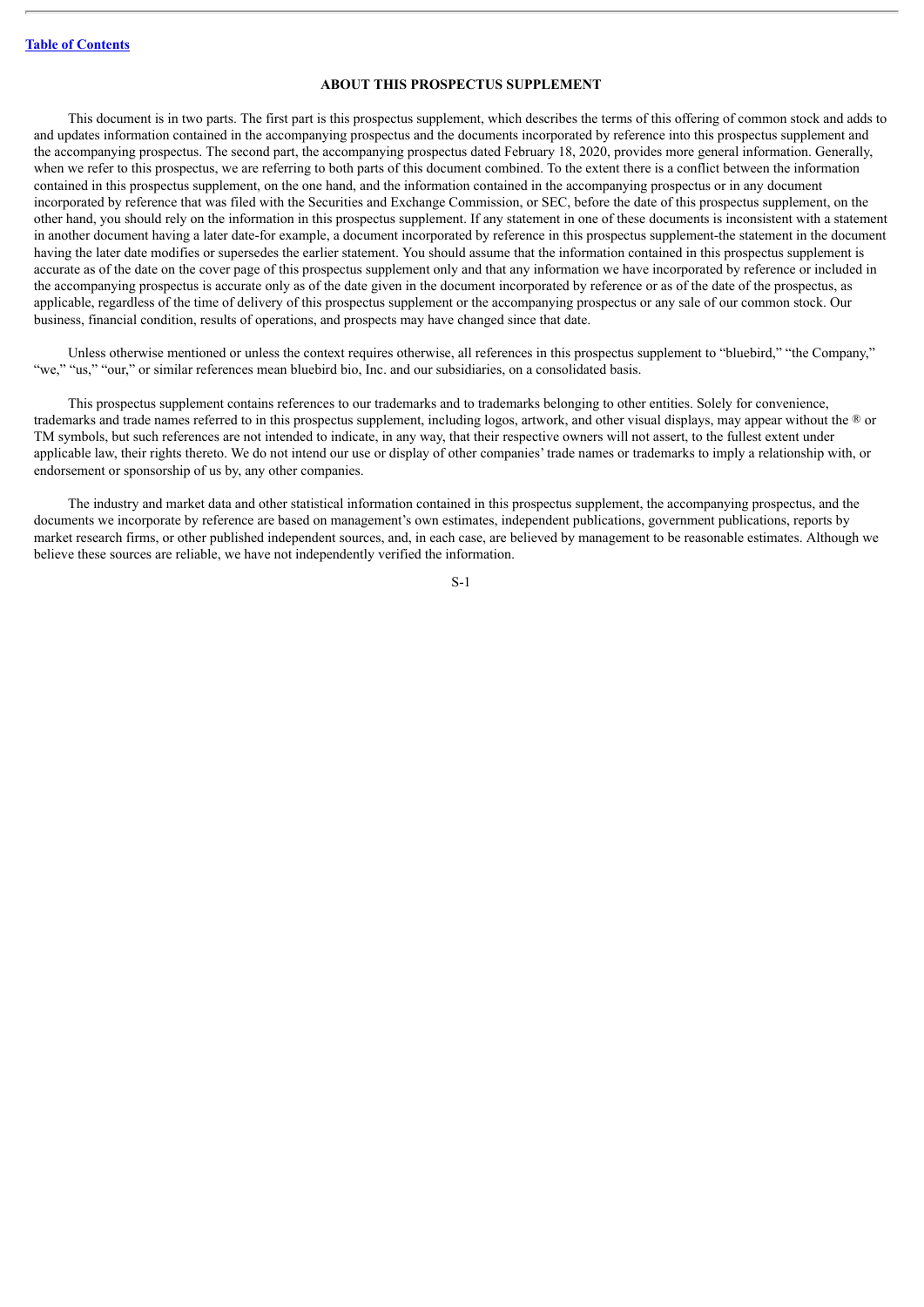#### **PROSPECTUS SUPPLEMENT SUMMARY**

<span id="page-3-0"></span>The following summary highlights and, in certain cases, updates some of the information contained elsewhere in this prospectus supplement and the accompanying prospectus and the documents incorporated by reference. Because this is only a summary, however, it does not contain all of the information that may be important to you. You should carefully read this entire prospectus supplement and the accompanying prospectus, and the information incorporated by reference herein, especially the matters discussed under "Risk Factors" beginning on page S-5 of this prospectus supplement and the "Risk Factors" sections of our Annual Report on Form 10-K for the vear ended December 31, 2021 and our Ouarterly Report on Form 10-O for the auarterly period ended March 31, 2022, along with our consolidated financial statements and notes thereto, before making *an investment decision.*

#### **Company Overview**

In 2021, we completed the tax-free spin-off of our oncology programs and portfolio to become a company focused on the pursuit of curative gene therapies for severe genetic diseases. Today, bluebird bio, Inc. has industry-leading, late-stage clinical programs for the treatment of sickle cell disease, b-thalassemia and cerebral adrenoleukodystrophy. Using a proprietary lentiviral vector ("LVV") platform, we custom design each of our therapies to address the underlying cause of disease by introducing a functional copy of a gene to patients' own isolated hematopoietic stem cells. In a rapidly advancing field, we have developed in-depth analytical methods to understand the safety of our LVV technologies, which are designed to deliver a sustained, lifelong response from a one-time treatment and to improve upon allogeneic hematopoietic stem cell transplant ("HSCT"), which carries significant limitations, including the ability to identify matched donors, risk of transplant-related graft-vs-host disease and death, as well as to improve upon current treatment approaches used with patients not currently eligible to receive allogeneic HSCT. We have the largest and deepest ex vivo gene therapy data set in the industry, with more than 500 patient years of experience. Long-term, we seek to build our pipeline by investing in in vivo applications of our LVV platform in sickle cell disease.

#### **Corporate Information**

We were incorporated in Delaware in April 1992 under the name Genetix Pharmaceuticals, Inc., and subsequently changed our name to bluebird bio, Inc. in September 2010.

Our mailing address and executive offices are located at 455 Grand Union Boulevard, Somerville, Massachusetts and our telephone number at that address is (339) 499-9300. We maintain an Internet website at the following address: www.bluebirdbio.com. The information on, or that can be accessed through, our website does not constitute part of this prospectus supplement or the accompanying prospectus, and you should not rely on any such information in making the decision whether to purchase our common stock.

#### **Recent Developments**

In April 2022, we provided our expectations for anticipated cost savings from a comprehensive restructuring initiative. We are updating those anticipated cost savings and expect that the restructuring initiative will reduce the Company's cash burn in 2022 to approximately \$345 million, reflecting up to approximately \$55 million in aggregate cost savings for the calendar year. Our expectations regarding the continuation of these cost savings into 2023 will be further refined in our 2023 operational budget and will be affected by many factors, including the outcome of the Prescription Drug User Fee Act goal date for each of beti-cel and eli-cel. These expectations are based on estimates and the judgment of management. We may not realize the expected cost savings from the restructuring at the levels we expect, and they could be substantially lower than we expect, and our cash runway may not extend as far as we have forecast. See "Risk Factors—If the estimates we make, or the assumptions on which we rely, in preparing our consolidated financial statements are incorrect, our actual results may vary from those reflected in our projections and accruals."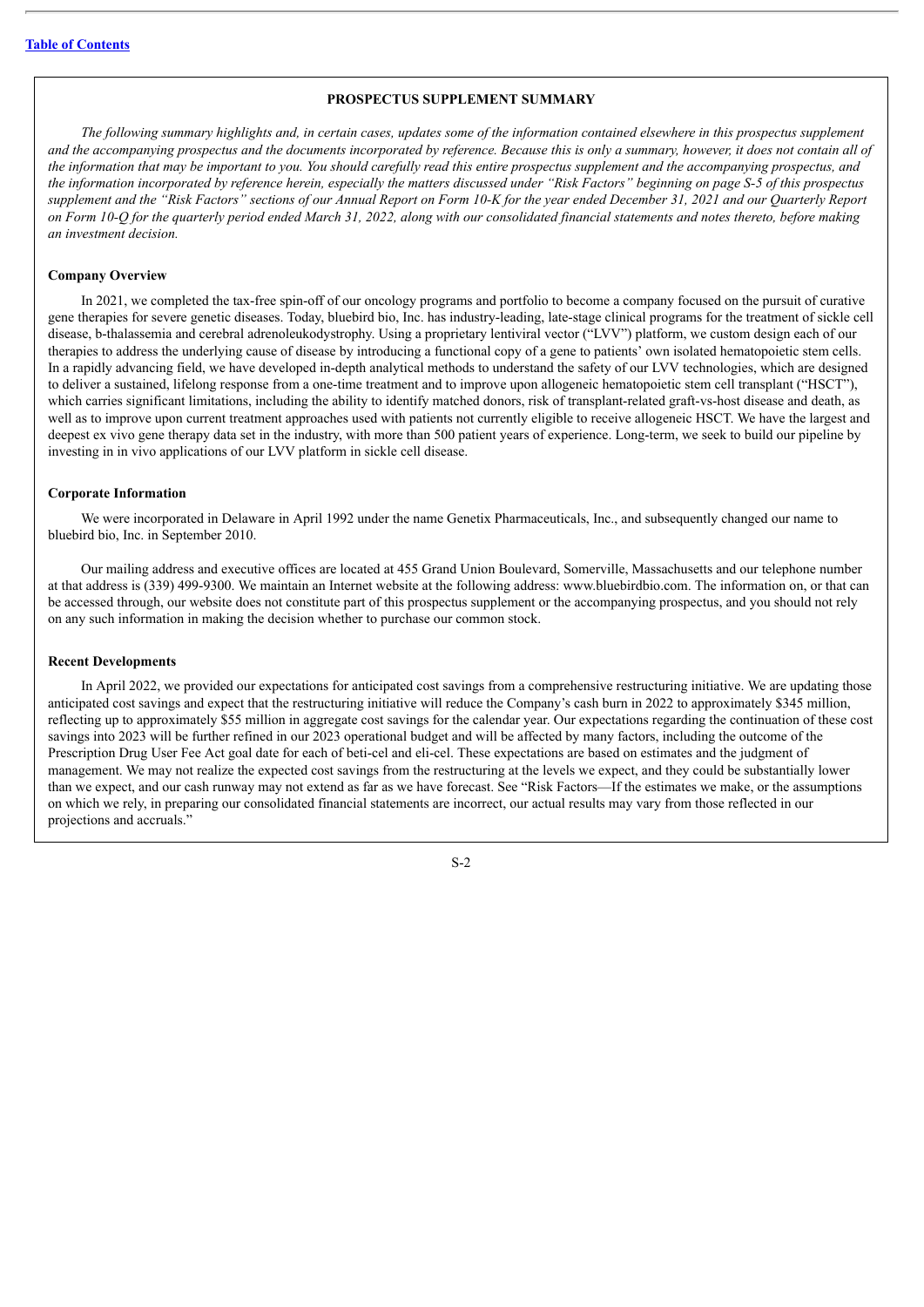<span id="page-4-0"></span>

| <b>THE OFFERING</b>                |                                                                                                                                                                                                                                                                                                                                                                                                                                                                                                               |  |  |  |
|------------------------------------|---------------------------------------------------------------------------------------------------------------------------------------------------------------------------------------------------------------------------------------------------------------------------------------------------------------------------------------------------------------------------------------------------------------------------------------------------------------------------------------------------------------|--|--|--|
| Common stock offered by us         | Shares of our common stock having an aggregate offering price of up to \$75.0 million.                                                                                                                                                                                                                                                                                                                                                                                                                        |  |  |  |
| offering                           | Common stock to be outstanding immediately after this Up to 89,467,339 shares of our common stock (as more fully described in the notes<br>following this table), assuming sales of 18,028,846 shares of common stock in this offering<br>at an offering price of \$4.16 per share, the last reported sale price of our common stock on<br>the Nasdaq Global Select Market on June 21, 2022. The actual number of shares of<br>common stock issued will vary depending on the sale price under this offering. |  |  |  |
| Manner of offering                 | "At the market offering" that may be made from time to time through or to Goldman<br>Sachs & Co. LLC, as our sales agent or principal. See "Plan of Distribution" for more<br>information.                                                                                                                                                                                                                                                                                                                    |  |  |  |
| Use of proceeds                    | We currently intend to use the net proceeds from this offering, together with our existing<br>cash:                                                                                                                                                                                                                                                                                                                                                                                                           |  |  |  |
|                                    | • to complete ongoing clinical trials of our product candidates and to seek the regulatory<br>approval of our product candidates;                                                                                                                                                                                                                                                                                                                                                                             |  |  |  |
|                                    | • to finance the commercial launch and manufacturing of our product candidates, if<br>approved; and                                                                                                                                                                                                                                                                                                                                                                                                           |  |  |  |
|                                    | • for other general corporate and working capital purposes.                                                                                                                                                                                                                                                                                                                                                                                                                                                   |  |  |  |
|                                    | See "Use of Proceeds" for more information.                                                                                                                                                                                                                                                                                                                                                                                                                                                                   |  |  |  |
| <b>Risk factors</b>                | Investing in our common stock involves a high degree of risk. See "Risk Factors" for more<br>information.                                                                                                                                                                                                                                                                                                                                                                                                     |  |  |  |
| Nasdaq Global Select Market symbol | "BLUE"                                                                                                                                                                                                                                                                                                                                                                                                                                                                                                        |  |  |  |

The number of shares of common stock to be outstanding after this offering is based on 71,438,493 shares of common stock outstanding as of March 31, 2022, and excludes:

- 5,645,025 shares of common stock issuable upon the exercise of stock options outstanding as of March 31, 2022, at a weighted average exercise price of \$36.52 per share;
- 4,052,526 shares of common stock issuable upon the vesting of restricted stock units outstanding as of March 31, 2022;
- 2,272,727 shares of common stock issuable upon the exercise of warrants outstanding as of March 31, 2022;
- 4,502,368 shares of common stock reserved for future issuance under our 2013 Stock Option and Incentive Plan, or the 2013 Plan, as of March 31, 2022, plus any future increases in the number of shares of common stock reserved for issuance under the 2013 Plan pursuant to the evergreen provision of the 2013 Plan;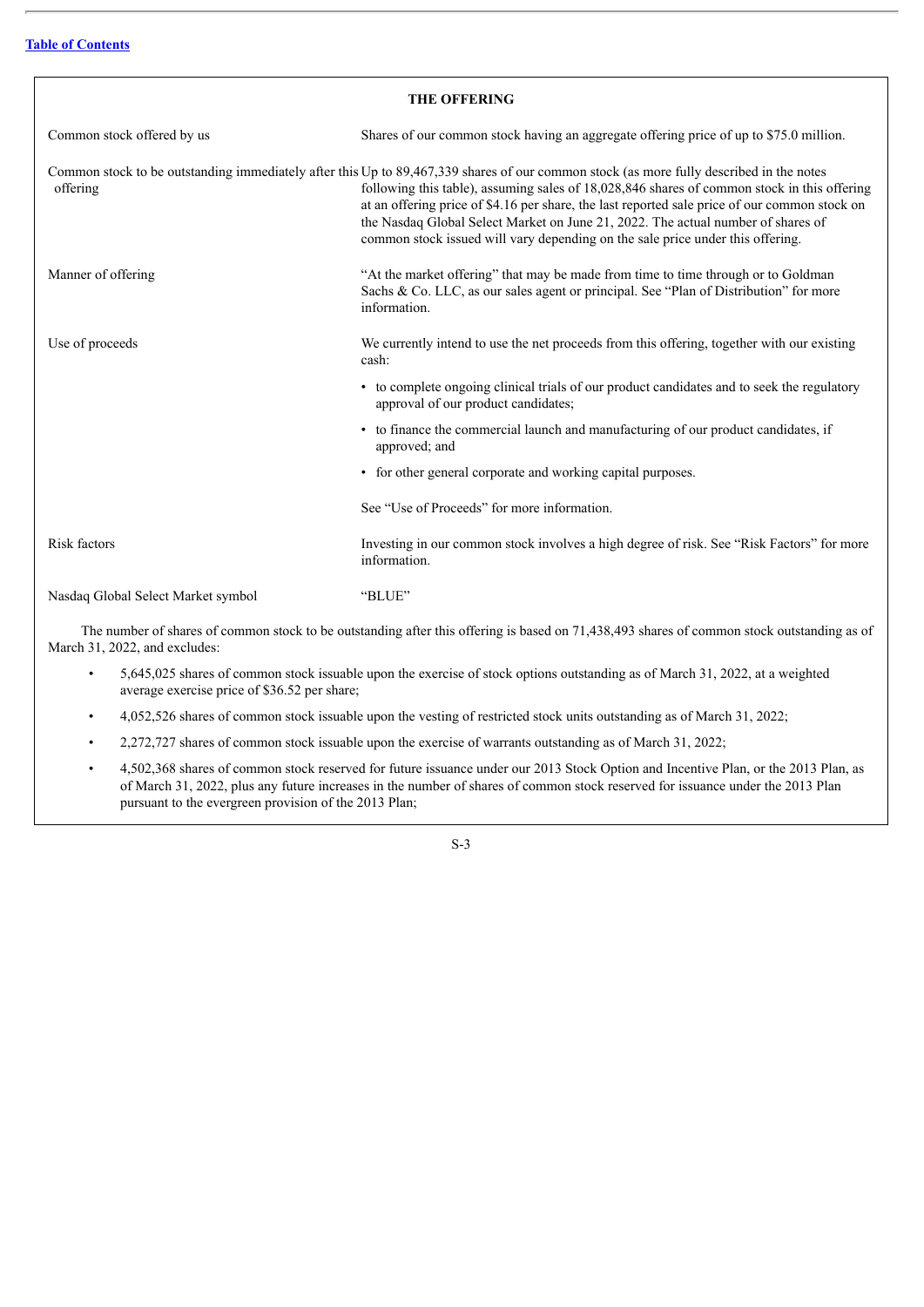- 1,346,964 shares of common stock reserved for future issuance under our 2013 Employee Stock Purchase Plan, or ESPP, as of March 31, 2022; and
- 828,383 shares of common stock reserved for future issuance under our 2021 Inducement Plan, or Inducement Plan, as of March 31, 2022.

Unless otherwise indicated, all information contained in this prospectus supplement assumes no exercise of the outstanding options and restricted stock units described above.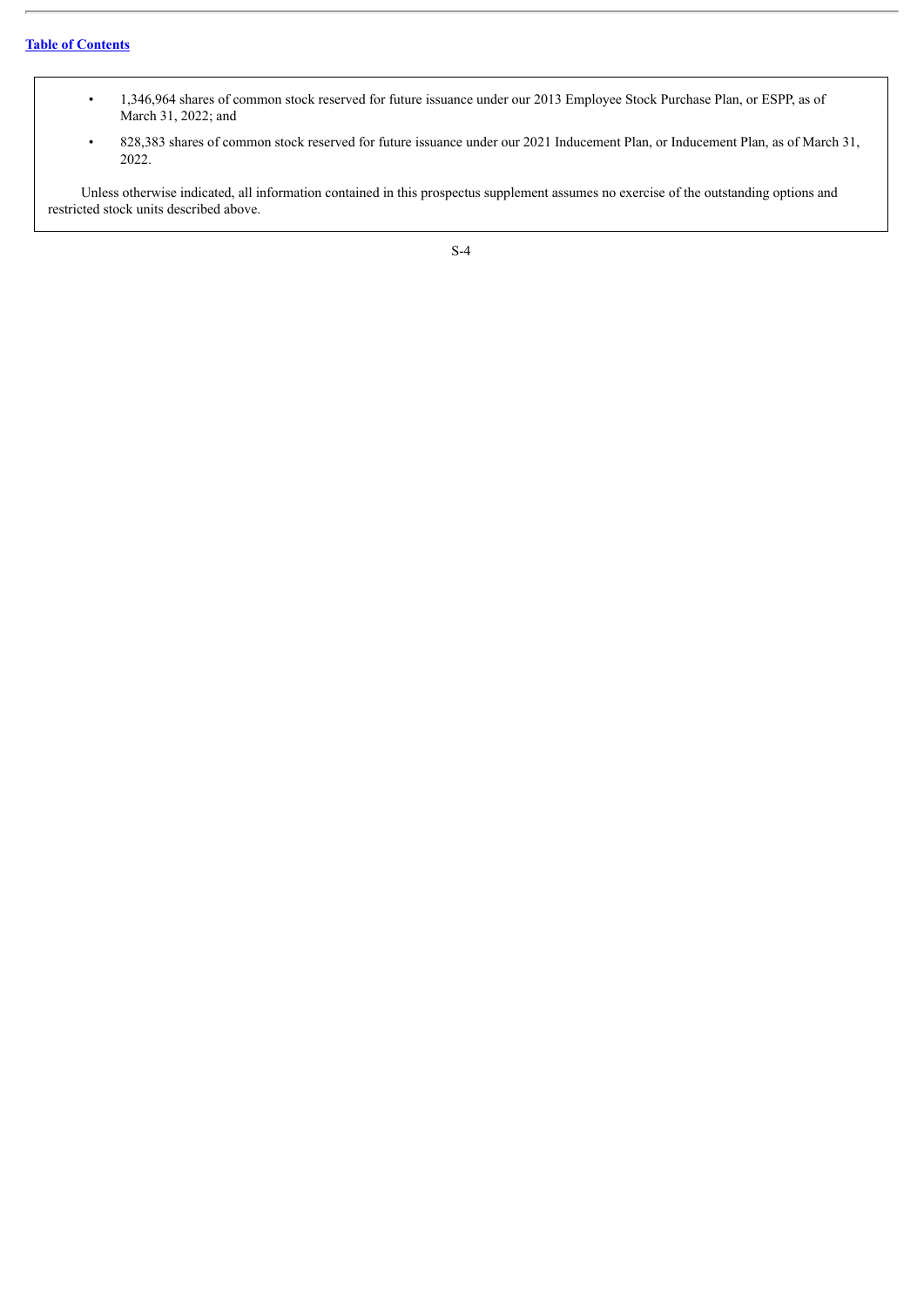#### **RISK FACTORS**

<span id="page-6-0"></span>Investing in our common stock involves a high degree of risk. Before you invest in our common stock, you should carefully consider the risks described below, as well as general economic and business risks and the other information in this prospectus supplement and in the documents incorporated by reference herein, including those set forth under the heading "Risk Factors" in our Annual Report on Form 10-K for the year ended December 31, 2021 and under the heading "Risk Factors" in our Quarterly Report on Form 10-Q for the quarterly period ended March 31, 2022. The occurrence of any of the events or circumstances described below or other adverse events could have a material adverse effect on our business, results of operations and financial condition and could cause the trading price of our common stock to decline. Additional risks or uncertainties not presently known to us or that we currently deem immaterial may also harm our business. Any of the following risks as well as the risks discussed in the documents incorporated by reference herein, could have a material adverse effect on our business, operating results and financial condition and cause the trading price of our common stock to decline, which would cause you to lose all or part of your investment. When determining whether to invest, you should also refer to the other information contained or incorporated by reference in this prospectus supplement, including our financial statements and the *related notes thereto. The risks and uncertainties described below are not the only ones we face.*

#### **Risks Related to This Offering**

#### If vou purchase shares of our common stock sold in this offering, you will experience immediate and substantial dilution in the net tangible book value of your shares. In addition, we may issue additional equity or convertible debt securities in the future, which may result in additional dilution *to you.*

The price per share of our common stock being offered may be higher than the net tangible book value per share of our outstanding common stock prior to this offering. Assuming that an aggregate of 18,028,846 shares of our common stock are sold at a price of \$4.16 per share, the last reported sale price of our common stock on the Nasdaq Global Select Market on June 21, 2022, for aggregate gross proceeds of approximately \$75.0 million, and after deducting commissions and estimated offering expenses payable by us, new investors in this offering will incur immediate dilution of \$0.47 per share, representing the difference between our as adjusted net tangible book value per share as of March 31, 2022 of approximately \$3.69, after giving effect to this offering, and the assumed offering price. For a more detailed discussion of the foregoing, see the section entitled "Dilution" below. To the extent outstanding stock options are exercised or outstanding restricted stock units vest, there will be further dilution to new investors. In addition, to the extent we need to raise additional capital in the future and we issue additional shares of common stock or securities convertible or exchangeable for our common stock, our then existing stockholders may experience dilution and the new securities may have rights senior to those of our common stock offered in this offering.

#### We have broad discretion in the use of the net proceeds from this offering and may not use them effectively.

Our management will have broad discretion in the application of the net proceeds from this offering, including for any of the purposes described in the section entitled "Use of Proceeds," and you will not have the opportunity as part of your investment decision to assess whether the net proceeds are being used appropriately. Because of the number and variability of factors that will determine our use of the net proceeds from this offering, their ultimate use may vary substantially from their currently intended use. Our management might not apply our net proceeds in ways that ultimately increase the value of your investment. We expect to use the net proceeds from this offering to complete ongoing clinical trials of our product candidates and to seek the regulatory approval of our product candidates, to finance the commercial launch and manufacturing of our product candidates, if approved and for other general corporate and working capital purposes. The failure by our management to apply these funds effectively could harm our business. Pending their use, we plan to invest the net proceeds from this offering in short- and intermediate-term, interest-bearing obligations, investment-grade instruments, certificates of deposit or direct or guaranteed obligations of the U.S. government. These investments may not yield a favorable return to our stockholders. If we do not invest or apply the net proceeds from this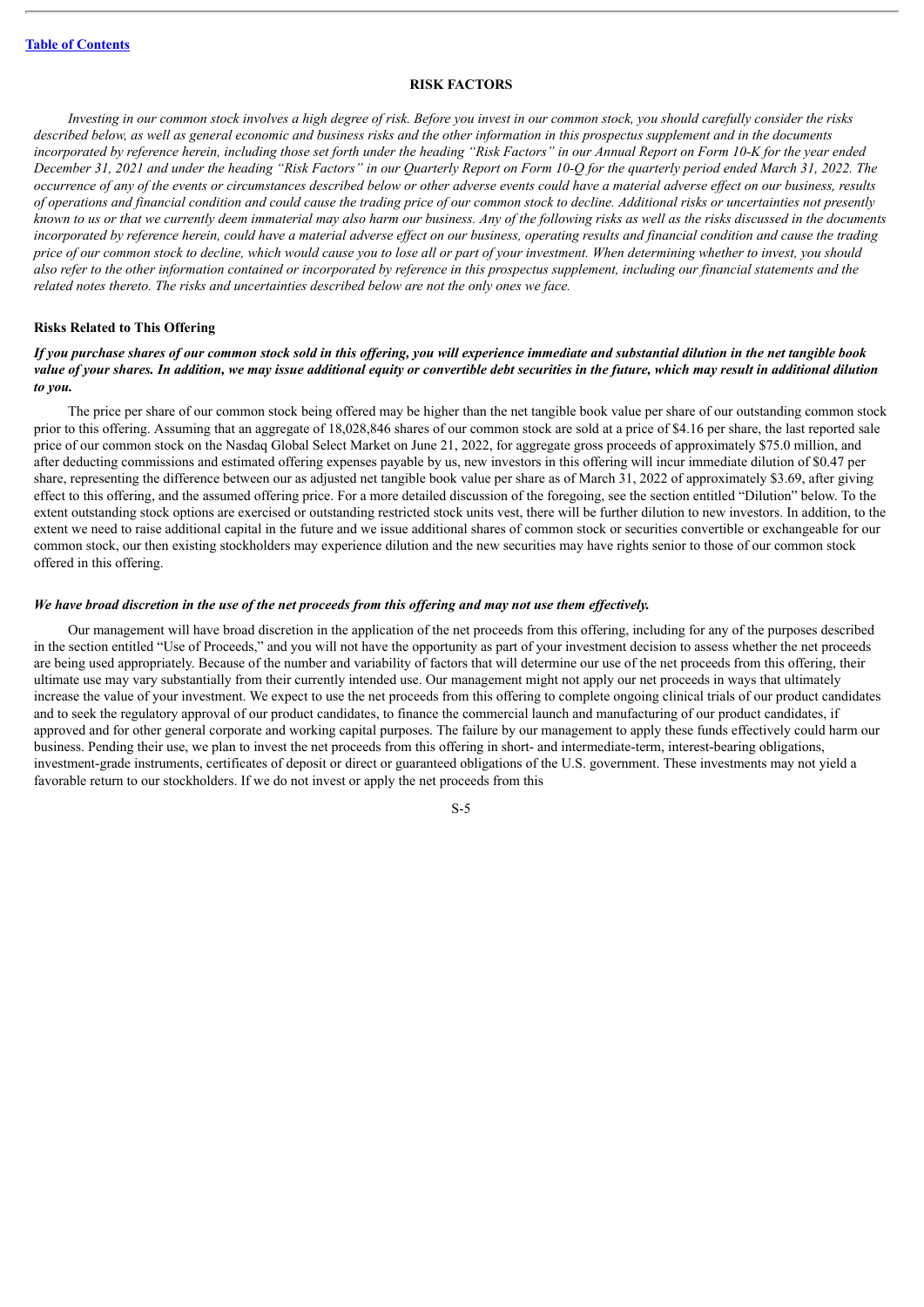offering in ways that enhance stockholder value, we may fail to achieve expected financial results, which could cause our stock price to decline.

#### Future sales or issuances of our common stock in the public markets, or the perception of such sales, could depress the trading price of our common *stock.*

The sale of a substantial number of shares of our common stock or other equity-related securities in the public markets, or the perception that such sales could occur, could depress the market price of our common stock and impair our ability to raise capital through the sale of additional equity securities. We may sell large quantities of our common stock at any time pursuant to this prospectus supplement or in one or more separate offerings. We cannot predict the effect that future sales of common stock or other equity-related securities would have on the market price of our common stock.

#### The actual number of shares we will issue under the equity distribution agreement, at any one time or in total, is uncertain.

Subject to certain limitations in the equity distribution agreement and compliance with applicable law, we have the discretion to deliver a placement notice to Goldman Sachs & Co. LLC at any time throughout the term of the equity distribution agreement. The number of shares that are sold by Goldman Sachs & Co. LLC after delivering a placement notice will fluctuate based on the market price of our common stock during the sales period and limits we set with Goldman Sachs & Co. LLC. Because the price per share of each share sold will fluctuate based on the market price of our common stock during the sales period, it is not possible at this stage to predict the number of shares that will be ultimately issued.

#### The common stock offered hereby will be sold in "at the market offerings," and investors who buy shares at different times will likely pay different *prices.*

Investors who purchase shares in this offering at different times will likely pay different prices, and so may experience different outcomes in their investment results. We will have discretion, subject to market demand, to vary the timing, prices, and numbers of shares sold, and there is no minimum or maximum sales price. Investors may experience a decline in the value of their shares as a result of share sales made at prices lower than the prices they paid.

#### If the estimates we make, or the assumptions on which we rely, in preparing our consolidated financial statements are incorrect, our actual results *may vary from those reflected in our projections and accruals.*

Our consolidated financial statements have been prepared in accordance with accounting principles generally accepted in the United States of America ("GAAP"). The preparation of these consolidated financial statements requires us to make estimates and judgments that affect the reported amounts of our assets, liabilities, revenues and expenses, and related disclosure of contingent assets and liabilities. We base our estimates on historical experience and on various other assumptions that we believe to be reasonable under the circumstances. We cannot assure you, however, that our estimates, or the assumptions underlying them, will be correct. We may be incorrect in our assumptions regarding the applicability of drug pricing programs and rebates that may be applicable to our potential products, which may result in our under- or over estimating our anticipated product revenues especially as applicable laws and regulations governing pricing evolve over time. In addition, to the extent payment for our potential products is subject to outcomes-based arrangements over time, the total payments received from product sales may vary, our cash collection of future payments and revenue assumptions from product sales will be at risk, and the timing of revenue recognition may not correspond to the timing of cash collection.

Further, from time to time we issue financial guidance relating to our expectations for certain financial measures, including our cash, cash equivalents, and marketable securities available for operations and expected cost savings from initiatives, which guidance is based on estimates and the judgment of management. For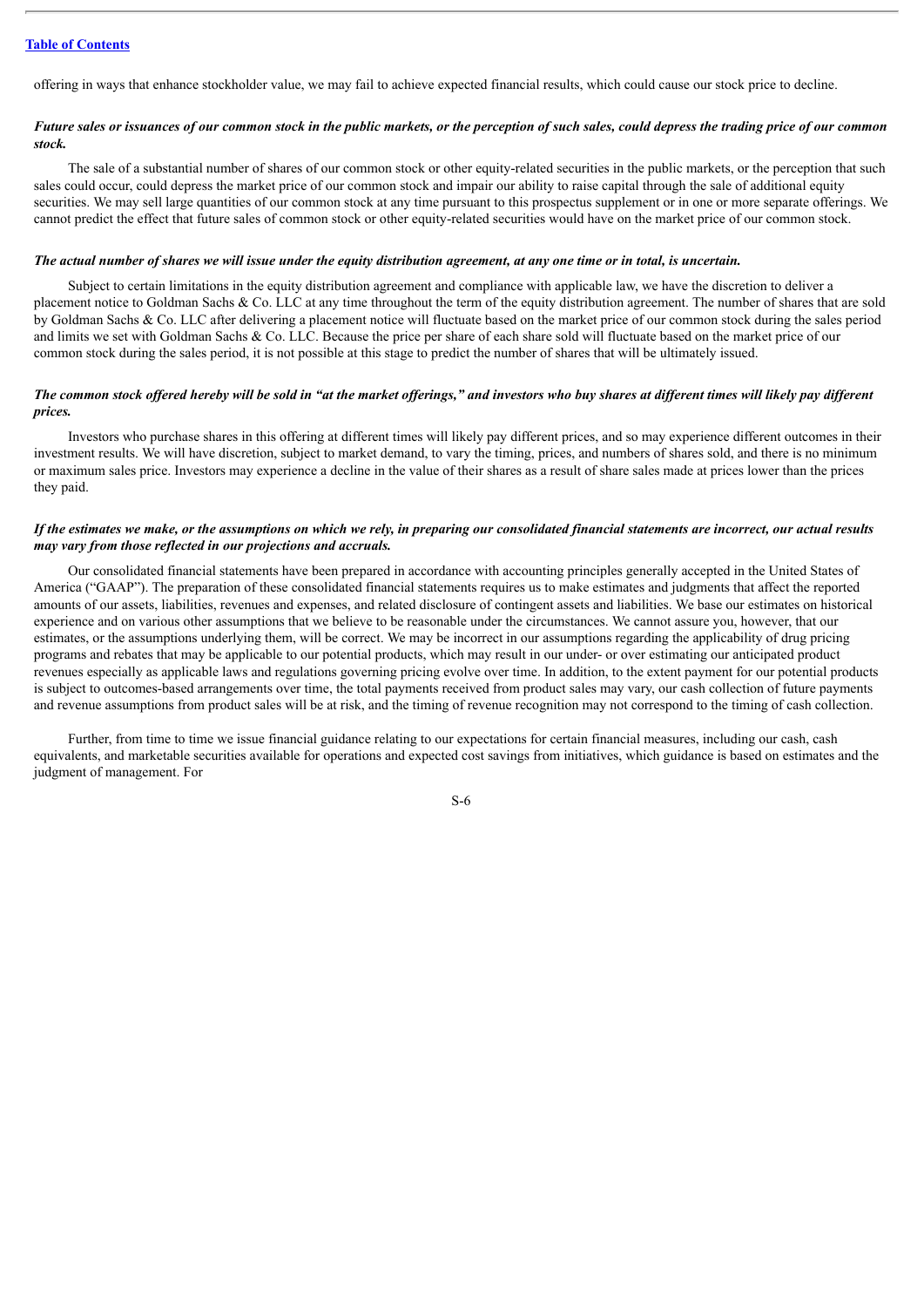instance, we previously provided our expectations for our anticipated cost savings from the comprehensive restructuring we announced in April 2022. We are updating those anticipated cost savings and expect that the restructuring initiative will reduce the Company's cash burn in 2022 to approximately \$345 million, reflecting up to approximately \$55 million in aggregate cost savings for the calendar year. Our expectations regarding the continuation of these cost savings into 2023 will be further refined in our 2023 operational budget and will be affected by many factors. We may not realize the expected cost savings from the restructuring at the levels we expect, and they could be substantially lower than we expect, and our cash runway may not extend as far as we have forecast. Factors that may impact our financial expectations from our previously announced restructuring include, among others, the outcome of the Prescription Drug User Fee Act goal date for beti-cel and eli-cel, respectively, our ability to reduce external expenses and headcount on our anticipated timing, the release of restricted cash related to our 50 Binney Street sublease, the reduction of capital expenses based upon our anticipated changes to our laboratory, research, and clinical strategy, potential funding from future equity issuances, and the potential sale of priority review vouchers. If, for any reason, our expenses differ materially from our guidance or we utilize our cash more quickly than anticipated, we may have to adjust our publicly announced financial guidance. If we fail to meet, or if we are required to change or update any element of, our publicly disclosed financial guidance or other expectations about our business, our stock price could decline.

#### Insertional oncogenesis is a risk of gene therapies using viral vectors that can integrate into the genome, and several patients with CALD treated with eli-cel in our clinical studies have been diagnosed with MDS likely mediated by Lenti-D LVV insertion. These events may require us to halt or delay further clinical development of our product candidates, such as eli-cel, or to suspend or cease commercialization following marketing *approval, and the commercial potential of our product candidates may be materially and negatively impacted.*

A potentially significant risk in any gene therapy product using viral vectors that can integrate into the genome is that the vector will insert in or near cancer-causing genes, leading to the proliferation of certain cellular clones that can cause cancer in the patient, known as insertional oncogenesis. Several patients with CALD treated with elicel in our clinical studies have been diagnosed with MDS likely mediated by Lenti-D LVV insertion, and as a result, the FDA placed our clinical studies of eli-cel on clinical hold. In light of the FDA's requests for additional information about safety events and monitoring in the eli-cel clinical program, we have no assurances as to whether we will successfully resolve the clinical hold. In addition, we cannot make assurances that additional patients treated with eli-cel, beti-cel or lovo-cel in the clinical or commercial setting will not be diagnosed with MDS, leukemia or lymphoma. Patients treated with our therapies, including lovo-cel, have exhibited persistent oligoclonality, in which a portion of their hematopoietic system is comprised of cells containing at least one insertion site, as measured by integration site analysis. Based on our pharmacovigilance protocols, we increase our monitoring of patients who exhibit persistent oligoclonality. It is not clear at this time whether persistent oligoclonality represents an increased risk of developing MDS, leukemia, or lymphoma in the future, but it is a criteria used by the FDA to evaluate the safety of gene therapies over time.There is also the potential risk of other delayed adverse events following exposure to gene therapy products due to persistent biological activity of the genetic material or other components of products used to carry the genetic material. The FDA has stated that LVV possess characteristics that may pose high risks of delayed adverse events. If any such adverse events occur, further advancement of our clinical studies could be halted or delayed, we may not receive marketing approval for our product candidates, and we may be unable to commercialize any approved product. It is possible that upon occurrence or recurrence of any of these events, the FDA may place one or more of our programs on hold, impose requirements that result in delays for regulatory approval for one or more of our programs, require risk evaluation or mitigation strategies as a condition for regulatory approval, or may cause us to cease commercialization following the receipt of any marketing approval. If any of these were to occur, the commercial potential of our programs may be materially and negatively impacted.

Furthermore, treatment with our potential products involve chemotherapy or myeloablative treatments which can cause side effects or adverse events that may impact the perception of the potential benefits of our potential products. For instance, MDS leading to acute myeloid leukemia is a known risk of certain myeloablative regimens. Additionally, beti-cel, eli-cel, or lovo-cel, the procedures associated with their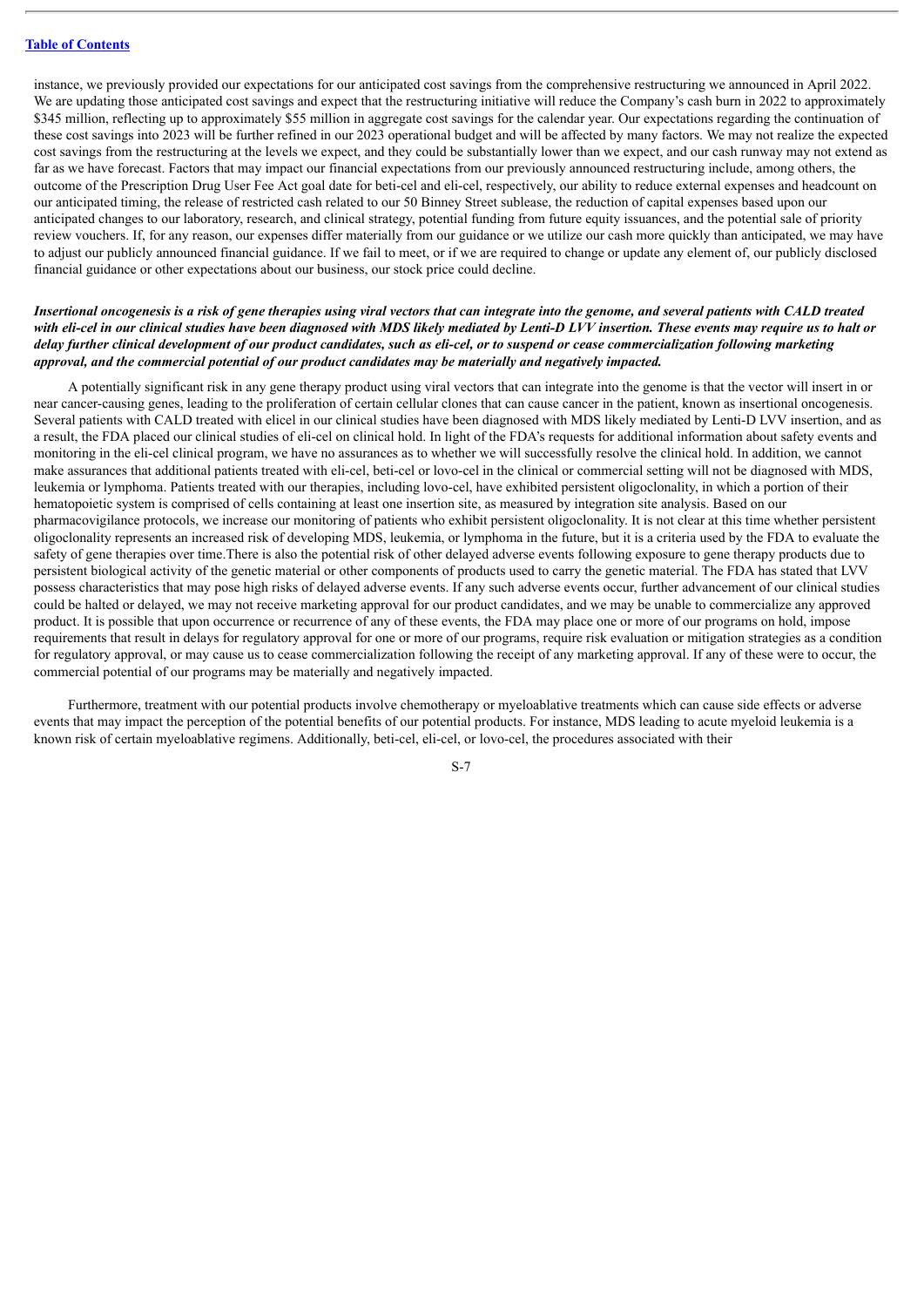administration, or with the collection of patients' cells, could potentially cause other adverse events that have not yet been predicted. The inclusion of patients with significant underlying medical problems in our clinical studies may result in deaths, or other adverse medical events, due to other therapies or medications that such patients may be using, or the progression of their disease. For instance, it is possible that the events of MDS and acute myeloid leukemia (AML) previously reported in our HGB-206 clinical study were caused by lovo-cel, in combination with underlying SCD, transplant procedure, conditioning, and stress on the bone marrow following drug product infusion. Two patients originally in HGB-206 Group A developed acute myeloid leukemia during the long-term follow-up of the study. The two patients ultimately died from complications of AML. Even if a product such as lovo-cel, eli-cel or beti-cel is ultimately approved, such safety events may result in the product being removed from the market or its market opportunity being significantly reduced. Other patients receiving our product candidates may develop leukemia, lymphoma, or MDS in the future, which may negatively impact the commercial prospects of our product candidates. Any of these events could impair our ability to develop or commercialize our product candidates, and their commercial potential may be materially and negatively impacted.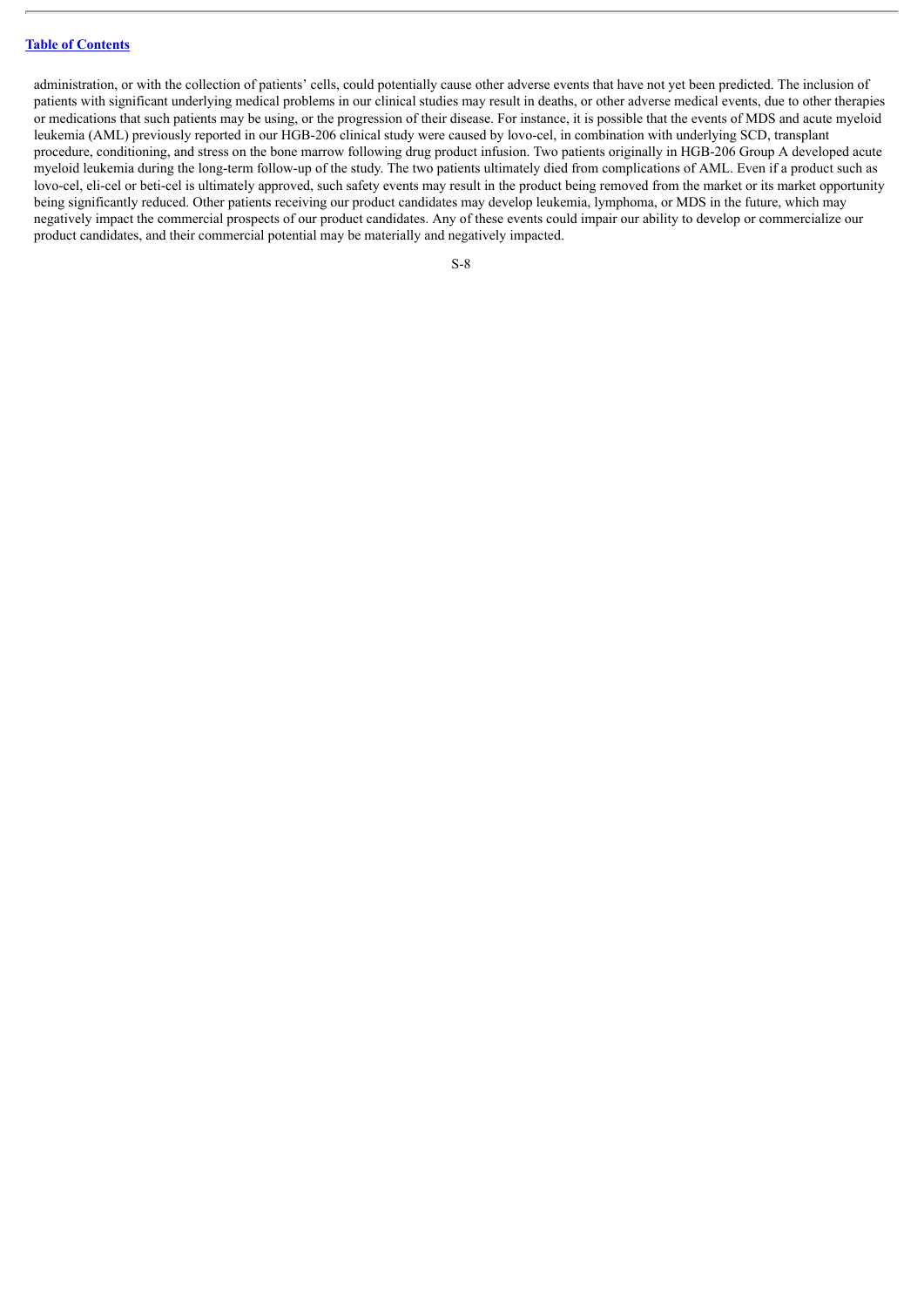#### **CAUTIONARY NOTE REGARDING FORWARD-LOOKING STATEMENTS**

<span id="page-10-0"></span>This prospectus supplement, the accompanying prospectus and the documents incorporated by reference contain forward-looking statements that involve risks and uncertainties, as well as assumptions that, if they never materialize or prove incorrect, could cause our results to differ materially from those expressed or implied by such forward-looking statements. We make such forward-looking statements pursuant to the safe harbor provisions of the Private Securities Litigation Reform Act of 1995 and other federal securities laws. All statements other than statements of historical facts contained in this prospectus supplement, the accompanying prospectus and the documents incorporated by reference therein are forward-looking statements. In some cases, you can identify forward-looking statements by words such as "anticipate," "believe," "contemplate," "continue," "could," "estimate," "expect," "intend," "may," "plan," "potential," "predict," "project," "seek," "should," "target," "would," or the negative of these words or other comparable terminology. These forward-looking statements include, but are not limited to, statements about:

- the initiation, timing, progress and results of our clinical studies, and our research and development programs;
- our ability to successfully complete clinical studies;
- our ability to obtain adequate financing to fund our operations and to execute on our strategy;
- our ability to establish and scale commercial viral vector and drug product manufacturing capabilities, and to ensure adequate supply of our viral vectors and drug products;
- the timing or likelihood of regulatory filings and marketing approvals for our product candidates;
- the timing or success of commercialization of any approved products;
- our ability to obtain adequate pricing and reimbursement of any approved products;
- the implementation of our business model, strategic plans for our business, product candidates and technology;
- the scope of protection we are able to establish and maintain for intellectual property rights covering our product candidates and technology;
- estimates of our expenses, cost savings, cash burn, future revenues, capital requirements and our needs for additional financing;
- our ability to maintain and establish collaborations and licenses;
- developments relating to our competitors and our industry;
- the impact of the COVID-19 pandemic;
- the effects, costs, and benefits of the separation of our portfolio of products and programs into two independent, publicly-traded companies;
- other risks and uncertainties, including those listed under "Risk Factors" beginning on page S-5 of this prospectus supplement; and
- our intended use of proceeds from this offering.

Any forward-looking statements in this prospectus supplement, the accompanying prospectus or the documents incorporated by reference reflect our views as of the date on which they are made with respect to future events or to our future financial performance and involve known and unknown risks, uncertainties and other factors that may cause our actual results, performance or achievements to be materially different from any future results, performance or achievements expressed or implied by these forward-looking statements. Factors that may cause actual results to differ materially from current expectations include, among other things, those listed under "Risk Factors" beginning on page S-5 of this prospectus supplement, in "Item 1A. Risk Factors" in our Annual Report on Form 10-K for the fiscal year ended December 31, 2021, in "Item 1A. Risk Factors" in our Quarterly Report on Form 10-Q for the quarterly period ended March 31, 2022 and elsewhere in this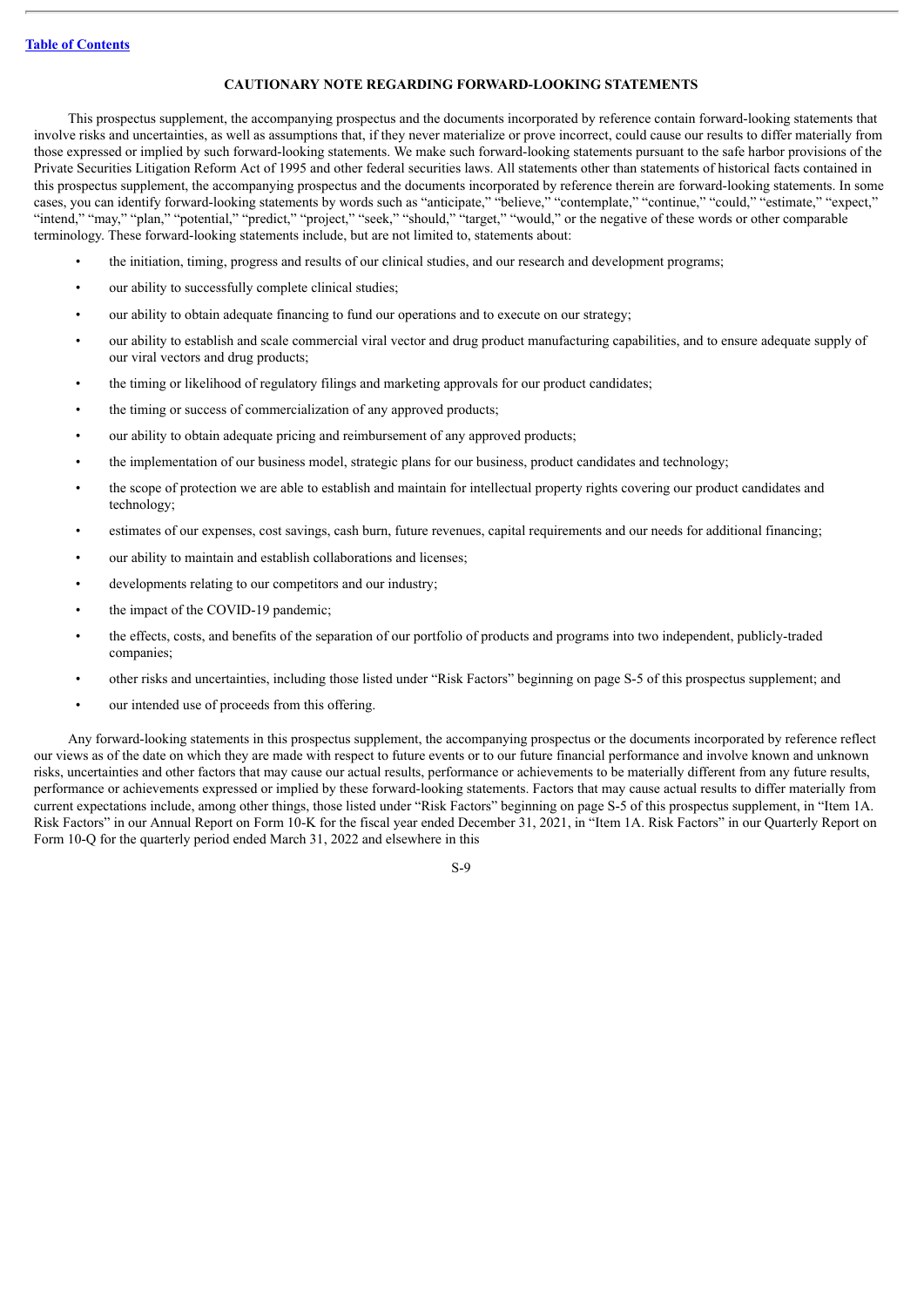prospectus supplement, the accompanying prospectus and documents incorporated by reference. Given these uncertainties, you should not place undue reliance on these forward-looking statements. Except as required by law, we assume no obligation to update or revise these forward-looking statements for any reason, even if new information becomes available in the future.

You should read this prospectus supplement, the accompanying prospectus and the documents that we reference in this prospectus supplement and have filed with the SEC as exhibits to the registration statement of which this prospectus supplement is a part and documents incorporated by reference herein with the understanding that our actual future results, levels of activity, performance and events and circumstances may be materially different from what we expect.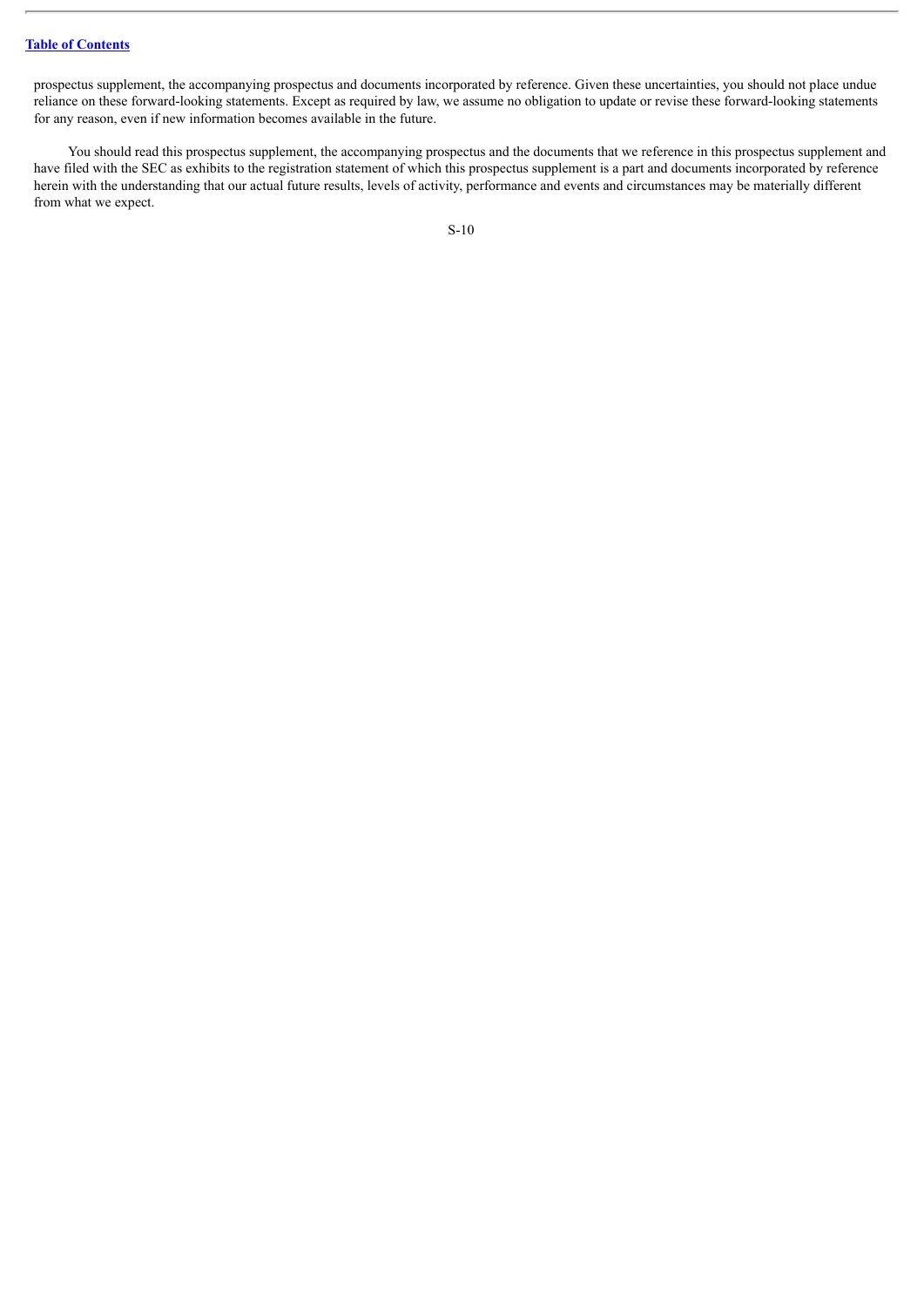#### **USE OF PROCEEDS**

<span id="page-12-0"></span>We may issue and sell shares of common stock having aggregate sales proceeds of up to \$75.0 million from time to time. Because there is no minimum offering amount required as a condition to close this offering, the actual total public offering amount, commissions, and proceeds to us, if any, are not determinable at this time. There can be no assurance that we will sell any shares of our common stock under or fully utilize the equity distribution agreement with the sales agent as a source of financing.

We currently plan to use the net proceeds we receive from this offering, together with our existing cash:

- to complete ongoing clinical trials of our product candidates and to seek the regulatory approval of our product candidates;
- to finance the commercial launch and manufacturing of our product candidates, if approved; and
- for other general corporate and working capital purposes.

Our expected use of net proceeds from this offering represents our current intentions based upon our present plans and business condition. As of the date of this prospectus supplement, we cannot predict with certainty all of the particular uses for the net proceeds to be received upon the completion of this offering or the amounts that we will actually spend on the uses set forth above. We may also use a portion of the net proceeds to in-license, acquire or invest in complementary gene therapy businesses, technologies, products or assets.

The amount and timing of our actual expenditures will depend upon numerous factors, including the timing and success of our ongoing clinical studies and the timing of regulatory submissions and potential approvals. As a result, our management will have broad discretion over the use of the net proceeds from this offering.

Pending the use of the net proceeds from this offering, we intend to invest the net proceeds in short-term, interest-bearing, investment-grade securities, certificates of deposit or government securities.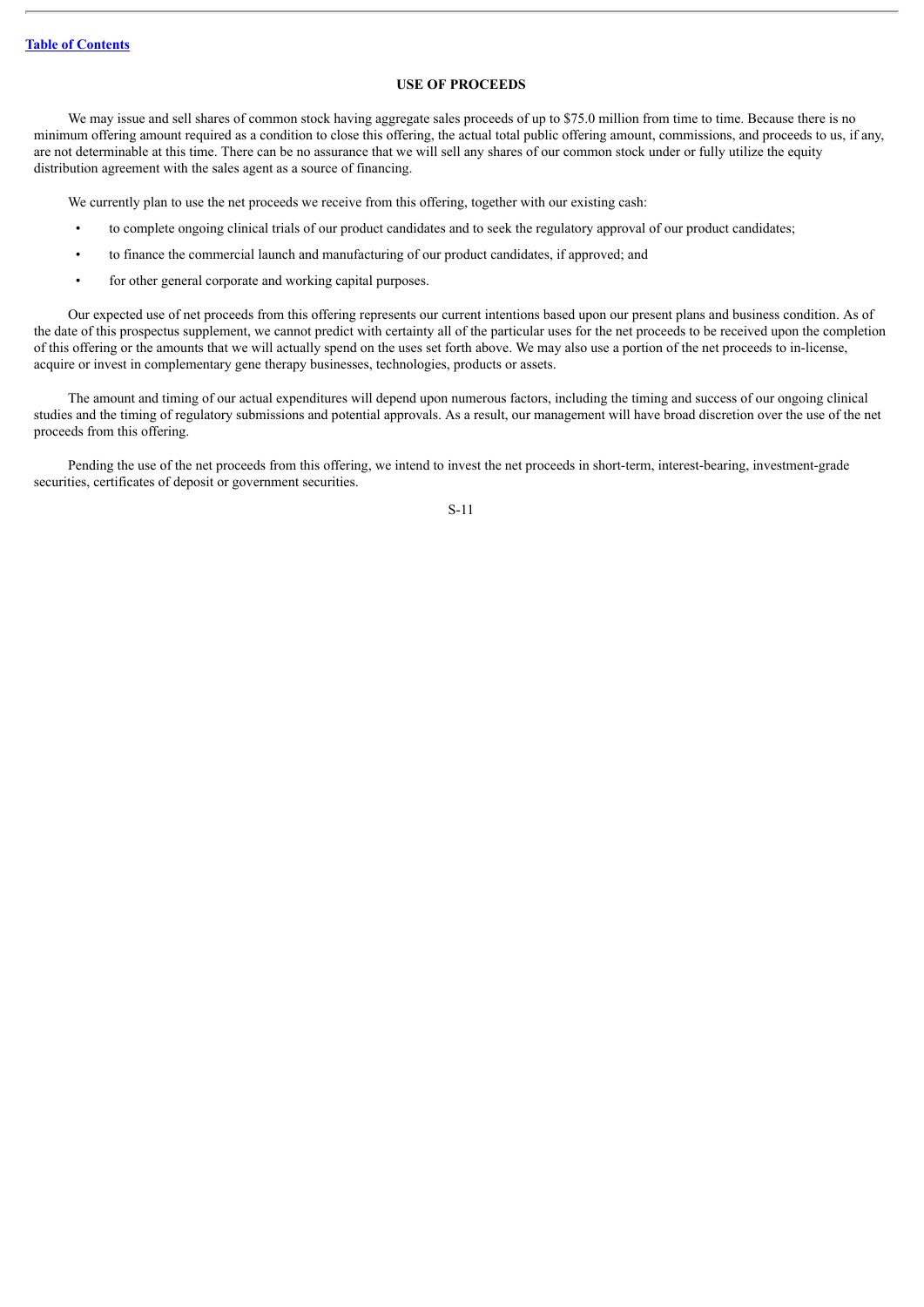#### **DILUTION**

<span id="page-13-0"></span>If you invest in our common stock in this offering, your ownership interest will be diluted immediately to the extent of the difference between the public offering price per share of our common stock and the as adjusted net tangible book value per share of our common stock immediately after this offering.

Our historical net tangible book value as of March 31, 2022 was approximately \$257.6 million, or approximately \$3.61 per share. Our historical net tangible book value is the amount of our total tangible assets less our total liabilities. Historical net tangible book value per share represents historical net tangible book value divided by the 71,438,493 shares of common stock outstanding as of March 31, 2022.

After giving effect to the sale of \$75.0 million of shares of our common stock in this offering assuming for illustrative purposes that an aggregate of 18,028,846 shares of our common stock are sold during the term of the equity distribution agreement at a price of \$4.16 per share, the last reported sale price of our common stock on the Nasdaq Global Select Market on June 21, 2022, and after deducting estimated offering commissions and estimated offering expenses payable by us, our as adjusted net tangible book value as of March 31, 2022, would have been approximately approximately \$330.1 million, or approximately \$3.69 per share. This represents an immediate increase in net tangible book value of \$0.08 per share to existing stockholders and immediate dilution in net tangible book value of \$0.47 per share to investors purchasing shares of our common stock in this offering at the assumed public offering price.

The following table illustrates this dilution on a per-share basis:

| Public offering price per share                                                         |        | \$4.16 |
|-----------------------------------------------------------------------------------------|--------|--------|
| Historical net tangible book value per share as of March 31, 2022                       | \$3.61 |        |
| Increase in as adjusted net tangible book value per share attributable to this offering | 0.08   |        |
| As adjusted net tangible book value per share after this offering                       |        | 3.69   |
| Dilution per share to new investors purchasing common stock in this offering            |        | \$0.47 |

The above table is based on 71,438,493 shares of common stock outstanding as of March 31, 2022, and excludes as of that date:

- 5,645,025 shares of common stock issuable upon the exercise of stock options outstanding as of March 31, 2022, at a weighted average exercise price of \$36.52 per share;
- 4,052,526 shares of common stock issuable upon the vesting of restricted stock units outstanding as of March 31, 2022;
- 2,272,727 shares of common stock issuable upon the exercise of warrants outstanding as of March 31, 2022;
- 4,502,368 shares of common stock reserved for future issuance under the 2013 Plan as of March 31, 2022;
- 1,346,964 shares of common stock reserved for future issuance under our ESPP as of March 31, 2022; and
- 828,383 shares of common stock reserved for future issuance under our Inducement Plan as of March 31, 2022.

To the extent that any options are exercised, new options are issued under our equity incentive plans, or we otherwise issue additional shares of common stock in the future (including shares issued in connection with acquisitions), there will be further dilution to new investors.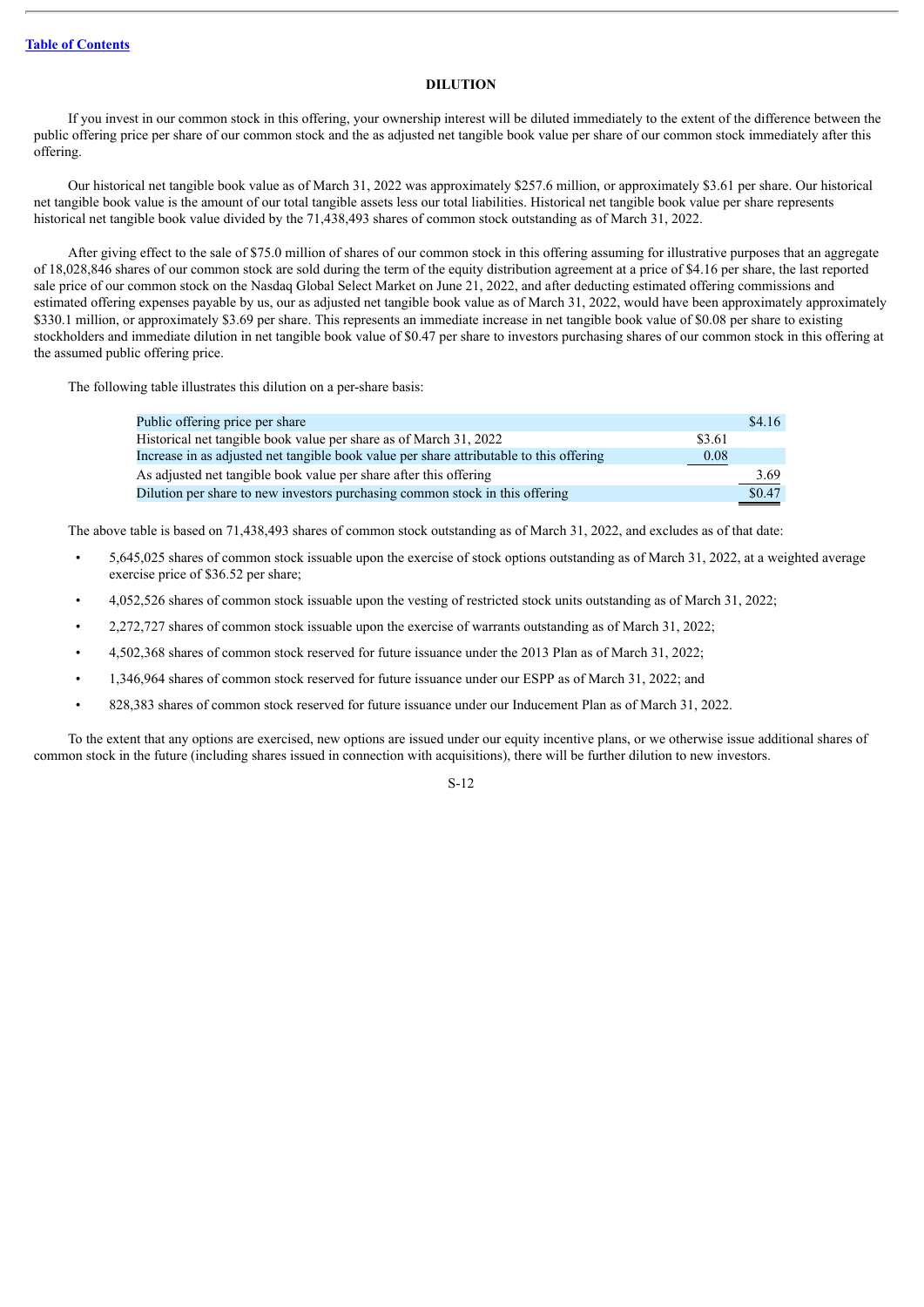#### **MATERIAL U.S. FEDERAL INCOME TAX CONSEQUENCES TO NON-U.S. HOLDERS**

<span id="page-14-0"></span>The following discussion is a summary of the material U.S. federal income tax consequences to Non-U.S. Holders (as defined below) of the purchase, ownership and disposition of our common stock issued pursuant to this offering, but does not purport to be a complete analysis of all potential tax effects. The effects of other U.S. federal tax laws, such as estate and gift tax laws, and any applicable state, local or non-U.S. tax laws are not discussed. This discussion is based on the U.S. Internal Revenue Code of 1986, as amended, or the Code, Treasury Regulations promulgated thereunder, judicial decisions, and published rulings and administrative pronouncements of the U.S. Internal Revenue Service, or the IRS, in each case in effect as of the date hereof. These authorities may change or be subject to differing interpretations. Any such change or differing interpretation may be applied retroactively in a manner that could adversely affect a Non-U.S. Holder. We have not sought and will not seek any rulings from the IRS regarding the matters discussed below. There can be no assurance the IRS or a court will not take a contrary position to the discussion below regarding the tax consequences of the purchase, ownership and disposition of our common stock.

This discussion is limited to Non-U.S. Holders that hold our common stock as a "capital asset" within the meaning of Section 1221 of the Code (generally, property held for investment). This discussion does not address all U.S. federal income tax consequences relevant to a Non-U.S. Holder's particular circumstances, including the impact of the Medicare contribution tax on net investment income and the alternative minimum tax. In addition, it does not address consequences relevant to Non-U.S. Holders subject to special rules, including, without limitation:

- U.S. expatriates and former citizens or long-term residents of the United States;
- persons holding our common stock as part of a hedge, straddle or other risk reduction strategy or as part of a conversion transaction or other integrated investment;
- banks, insurance companies and other financial institutions;
- real estate investment trusts or regulated investment companies;
- brokers, dealers or traders in securities or currencies;
- "controlled foreign corporations," "passive foreign investment companies" and corporations that accumulate earnings to avoid U.S. federal income tax;
- partnerships or other entities or arrangements treated as partnerships for U.S. federal income tax purposes (and investors therein);
- tax-exempt organizations or governmental organizations;
- persons deemed to sell our common stock under the constructive sale provisions of the Code;
- "qualified foreign pension funds" as defined in Section 897(l)(2) of the Code and entities all of the interests of which are held by qualified foreign pension funds;
- persons who hold or receive our common stock pursuant to the exercise of any employee stock option or otherwise as compensation; and
- tax-qualified retirement plans.

If an entity treated as a partnership for U.S. federal income tax purposes holds our common stock, the tax treatment of a partner in the partnership will depend on the status of the partner, the activities of the partnership and certain determinations made at the partner level. Accordingly, partnerships holding our common stock and the partners in such partnerships should consult their tax advisors regarding the U.S. federal income tax consequences to them.

#### **THIS DISCUSSION IS FOR INFORMATIONAL PURPOSES ONLY AND IS NOT TAX ADVICE. INVESTORS SHOULD CONSULT THEIR TAX ADVISORS WITH RESPECT TO THE APPLICATION OF THE U.S. FEDERAL INCOME TAX LAWS TO THEIR PARTICULAR**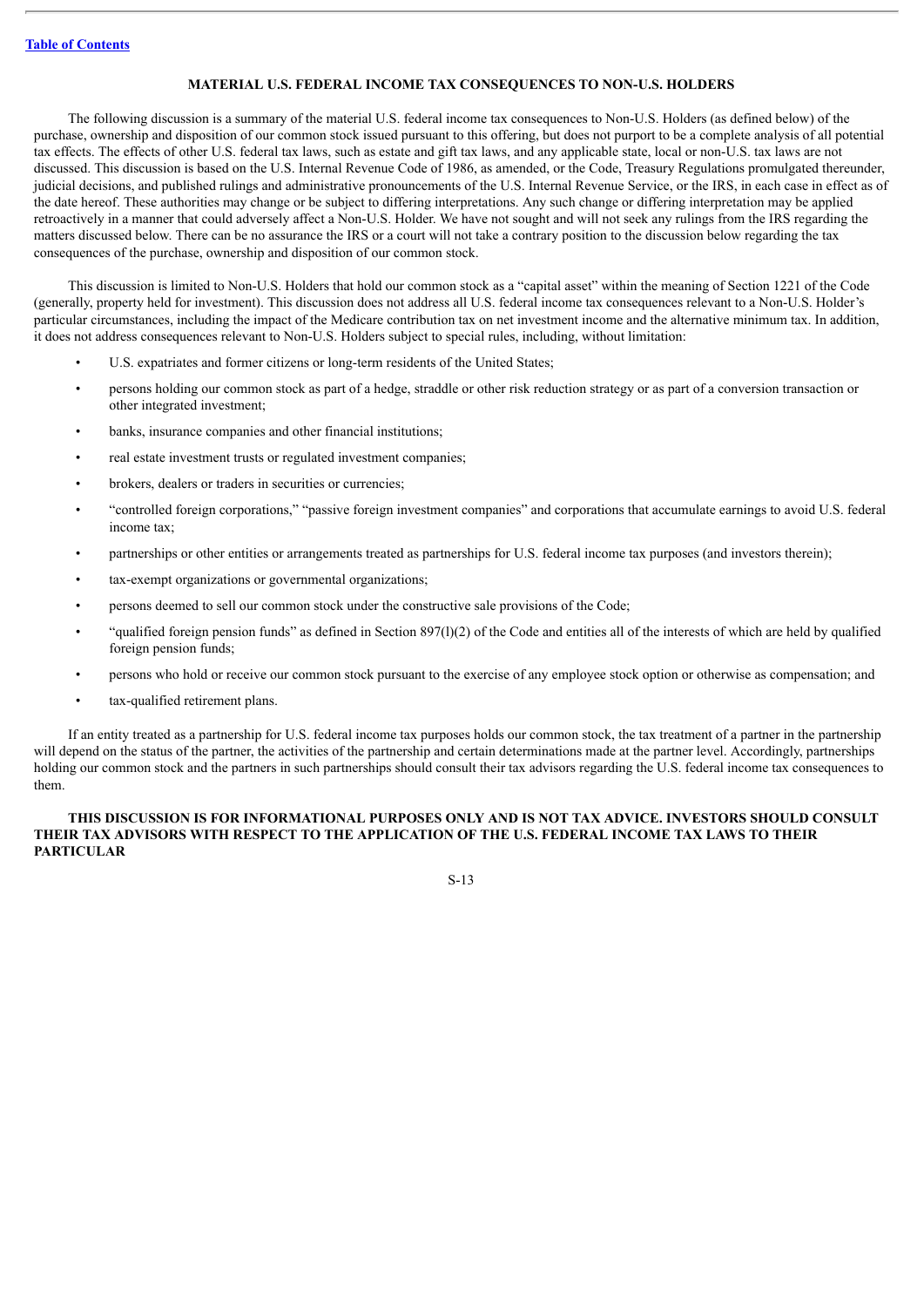#### **SITUATIONS AS WELL AS ANY TAX CONSEQUENCES OF THE PURCHASE, OWNERSHIP AND DISPOSITION OF OUR COMMON** STOCK ARISING UNDER THE U.S. FEDERAL ESTATE OR GIFT TAX LAWS OR UNDER THE LAWS OF ANY STATE. LOCAL OR **NON-U.S. TAXING JURISDICTION OR UNDER ANY APPLICABLE INCOME TAX TREATY.**

#### *Definition of a Non-U.S. Holder*

For purposes of this discussion, a "Non-U.S. Holder" is any beneficial owner of our common stock that is neither a "U.S. person" nor an entity treated as a partnership for U.S. federal income tax purposes. A U.S. person is any person that, for U.S. federal income tax purposes, is or is treated as any of the following:

- an individual who is a citizen or resident of the United States;
- a corporation created or organized under the laws of the United States, any state thereof, or the District of Columbia;
- an estate, the income of which is subject to U.S. federal income tax regardless of its source; or
- a trust that (1) is subject to the primary supervision of a U.S. court and the control of one or more "United States persons" (within the meaning of Section 7701(a)(30) of the Code), or (2) has a valid election in effect to be treated as a United States person for U.S. federal income tax purposes.

#### *Distributions*

We have not paid any cash dividends on our common stock since inception and do not anticipate paying cash dividends in the foreseeable future. However, if we do make distributions of cash or property on our common stock, such distributions will constitute dividends for U.S. federal income tax purposes to the extent paid from our current or accumulated earnings and profits, as determined under U.S. federal income tax principles. Amounts not treated as dividends for U.S. federal income tax purposes will constitute a return of capital and first be applied against and reduce a Non-U.S. Holder's adjusted tax basis in its common stock, but not below zero. Any excess will be treated as capital gain and will be treated as described below under "— Sale or Other Taxable Disposition."

Subject to the discussion below regarding effectively connected income, dividends paid to a Non-U.S. Holder will be subject to U.S. federal withholding tax at a rate of 30% of the gross amount of the dividends (or such lower rate specified by an applicable income tax treaty, provided the Non-U.S. Holder furnishes a valid IRS Form W-8BEN or W-8BEN-E (or other applicable documentation) certifying qualification for the lower treaty rate). A Non-U.S. Holder that does not timely furnish the required documentation, but that qualifies for a reduced treaty rate, may obtain a refund of any excess amounts withheld by timely filing an appropriate claim for refund with the IRS. Non-U.S. Holders should consult their tax advisors regarding their entitlement to benefits under any applicable tax treaties.

If dividends paid to a Non-U.S. Holder are effectively connected with the Non-U.S. Holder's conduct of a trade or business within the United States (and, if required by an applicable income tax treaty, the Non-U.S. Holder maintains a permanent establishment in the United States to which such dividends are attributable), the Non-U.S. Holder will be exempt from the U.S. federal withholding tax described above. To claim the exemption, the Non-U.S. Holder must furnish to the applicable withholding agent a valid IRS Form W-8ECI, certifying that the dividends are effectively connected with the Non-U.S. Holder's conduct of a trade or business within the United States. Any such effectively connected dividends will be subject to U.S. federal income tax on a net income basis at the regular rates. A Non-U.S. Holder that is a corporation may also be subject to a branch profits tax at a rate of 30% (or such lower rate specified by an applicable income tax treaty) on such effectively connected dividends, as adjusted for certain items. Non-U.S. Holders should consult their tax advisors regarding any applicable tax treaties that may provide for different rules.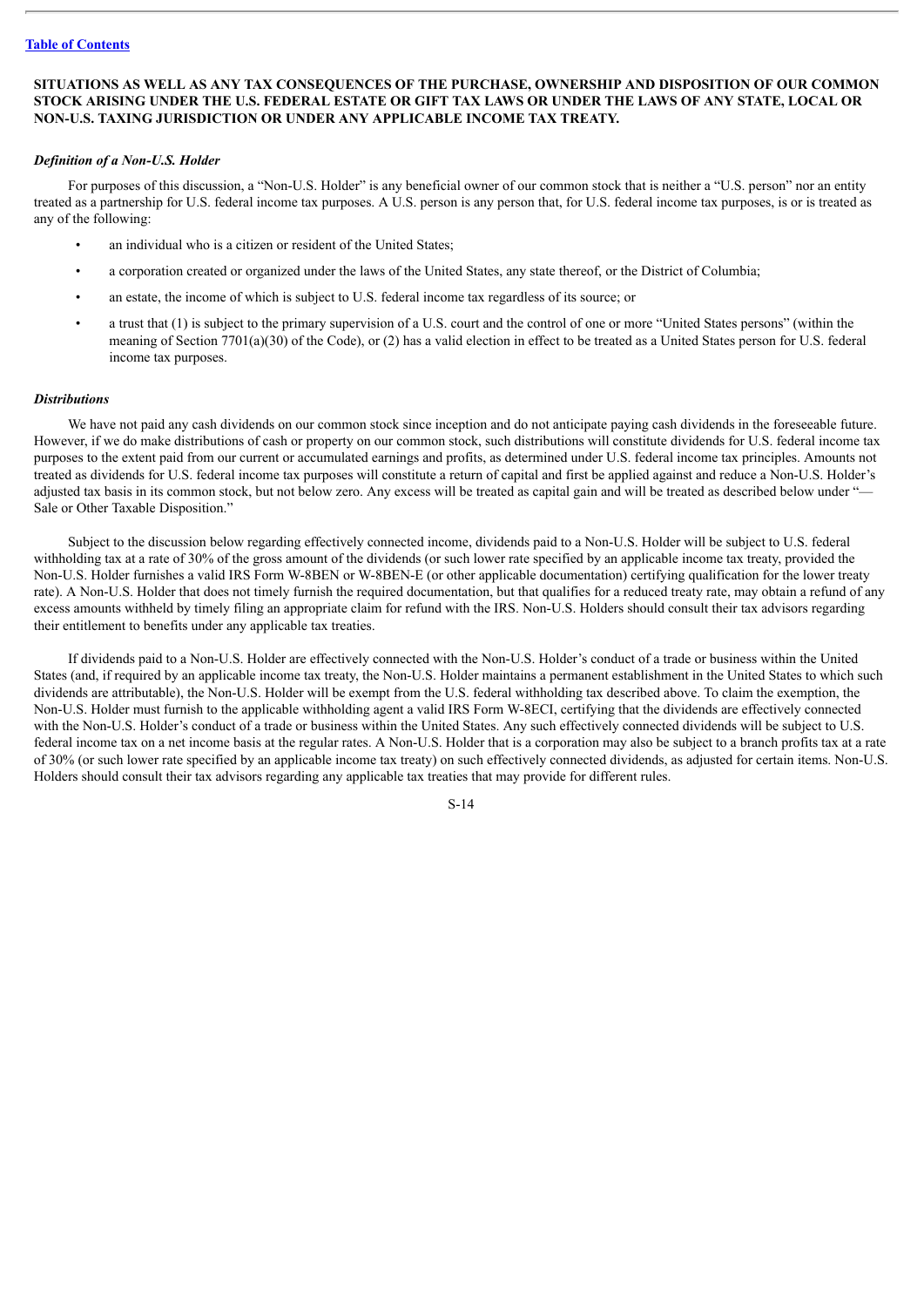#### *Sale or Other Taxable Disposition*

A Non-U.S. Holder will not be subject to U.S. federal income tax on any gain realized upon the sale or other taxable disposition of our common stock unless:

- the gain is effectively connected with the Non-U.S. Holder's conduct of a trade or business within the United States (and, if required by an applicable income tax treaty, the Non-U.S. Holder maintains a permanent establishment in the United States to which such gain is attributable);
- the Non-U.S. Holder is a nonresident alien individual present in the United States for 183 days or more during the taxable year of the disposition and certain other requirements are met; or
- our common stock constitutes a U.S. real property interest, or USRPI, by reason of our status as a U.S. real property holding corporation, or USRPHC, for U.S. federal income tax purposes.

Gain described in the first bullet point above generally will be subject to U.S. federal income tax on a net income basis at the regular rates. A Non-U.S. Holder that is a corporation also may be subject to a branch profits tax at a rate of 30% (or such lower rate specified by an applicable income tax treaty) on such effectively connected gain, as adjusted for certain items.

A Non-U.S. Holder described in the second bullet point above will be subject to U.S. federal income tax at a rate of 30% (or such lower rate specified by an applicable income tax treaty) on gain realized upon the sale or other taxable disposition of our common stock, which may be offset by U.S. source capital losses of the Non-U.S. Holder (even though the individual is not considered a resident of the United States), provided the Non-U.S. Holder has timely filed U.S. federal income tax returns with respect to such losses.

With respect to the third bullet point above, we believe we currently are not, and do not anticipate becoming, a USRPHC. Because the determination of whether we are a USRPHC depends, however, on the fair market value of our USRPIs relative to the fair market value of our non-U.S. real property interests and our other business assets, there can be no assurance we are currently not a USRPHC or will not become one in the future. Even if we are or were to become a USRPHC, gain arising from the sale or other taxable disposition of our common stock by a Non-U.S. Holder will not be subject to U.S. federal income tax if our common stock is "regularly traded," as defined by applicable Treasury Regulations, on an established securities market and such Non-U.S. Holder owned, actually and constructively, 5% or less of our common stock throughout the shorter of the five-year period ending on the date of the sale or other taxable disposition or the Non-U.S. Holder's holding period.

Non-U.S. Holders should consult their tax advisors regarding any applicable tax treaties that may provide for different rules.

#### *Information Reporting and Backup Withholding*

Payments of dividends on our common stock will not be subject to backup withholding, provided the applicable withholding agent does not have actual knowledge or reason to know the holder is a United States person and the holder either certifies its non-U.S. status, such as by furnishing a valid IRS Form W-8BEN, W-8BEN-E or W-8ECI, or otherwise establishes an exemption. However, information returns are required to be filed with the IRS in connection with any distributions on our common stock paid to the Non-U.S. Holder, regardless of whether such distributions constitute dividends or whether any tax was actually withheld.

In addition, proceeds of the sale or other taxable disposition of our common stock within the United States or conducted through certain U.S. related brokers generally will not be subject to backup withholding or information reporting if the applicable withholding agent receives the certification described above and does not have actual knowledge or reason to know that such holder is a United States person or the holder otherwise establishes an exemption. Proceeds of a disposition of our common stock conducted through a non-U.S. office of a non-U.S. broker generally will not be subject to backup withholding or information reporting.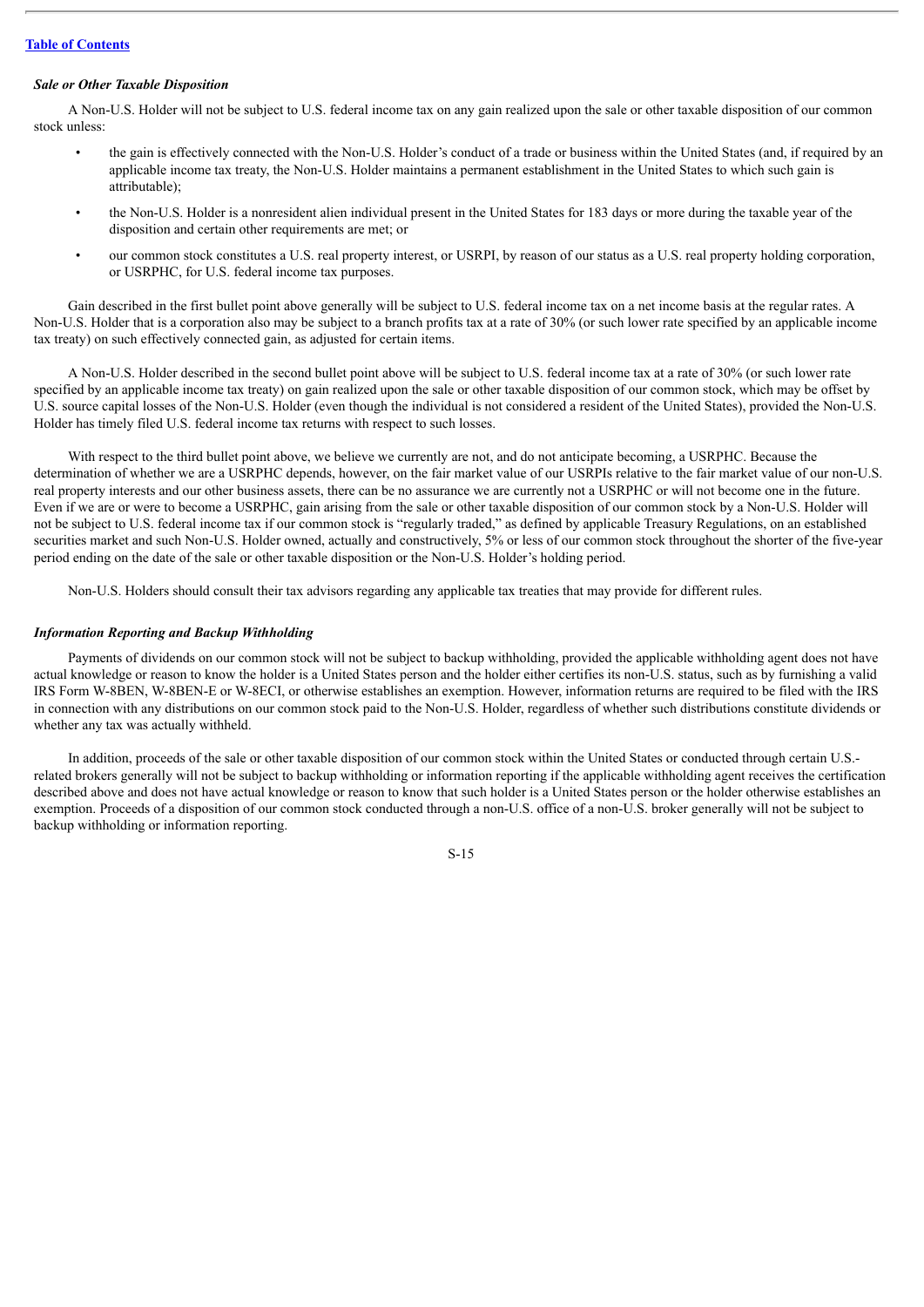Copies of information returns that are filed with the IRS may also be made available under the provisions of an applicable treaty or agreement to the tax authorities of the country in which the Non-U.S. Holder resides or is established.

Backup withholding is not an additional tax. Any amounts withheld under the backup withholding rules may be allowed as a refund or a credit against a Non-U.S. Holder's U.S. federal income tax liability, provided the required information is timely furnished to the IRS.

#### *Additional Withholding Tax on Payments Made to Foreign Accounts*

Withholding taxes may be imposed under Sections 1471 to 1474 of the Code (such Sections commonly referred to as the Foreign Account Tax Compliance Act, or FATCA) on certain types of payments made to non-U.S. financial institutions and certain other non-U.S. entities. Specifically, a 30% withholding tax may be imposed on dividends on, or (subject to the proposed Treasury Regulations discussed below) gross proceeds from the sale or other disposition of, our common stock paid to a "foreign financial institution" or a "non-financial foreign entity" (each as defined in the Code), unless (1) the foreign financial institution undertakes certain diligence and reporting obligations, (2) the non-financial foreign entity either certifies it does not have any "substantial United States owners" (as defined in the Code) or furnishes identifying information regarding each substantial United States owner, or (3) the foreign financial institution or non-financial foreign entity otherwise qualifies for an exemption from these rules. If the payee is a foreign financial institution and is subject to the diligence and reporting requirements in clause (1) above, it must enter into an agreement with the U.S. Department of the Treasury requiring, among other things, that it undertake to identify accounts held by certain "specified United States persons" or "United States owned foreign entities" (each as defined in the Code), annually report certain information about such accounts, and withhold 30% on certain payments to non-compliant foreign financial institutions and certain other account holders. Foreign financial institutions located in jurisdictions that have an intergovernmental agreement with the United States governing FATCA may be subject to different rules.

Under the applicable Treasury Regulations and administrative guidance, withholding under FATCA generally applies to payments of dividends on our common stock. While withholding under FATCA would have applied also to payments of gross proceeds from the sale or other disposition of our common stock on or after January 1, 2019, proposed Treasury Regulations eliminate FATCA withholding on payments of gross proceeds entirely. Taxpayers generally may rely on these proposed Treasury Regulations until final Treasury Regulations are issued.

Prospective investors should consult their tax advisors regarding the potential application of withholding under FATCA to their investment in our common stock.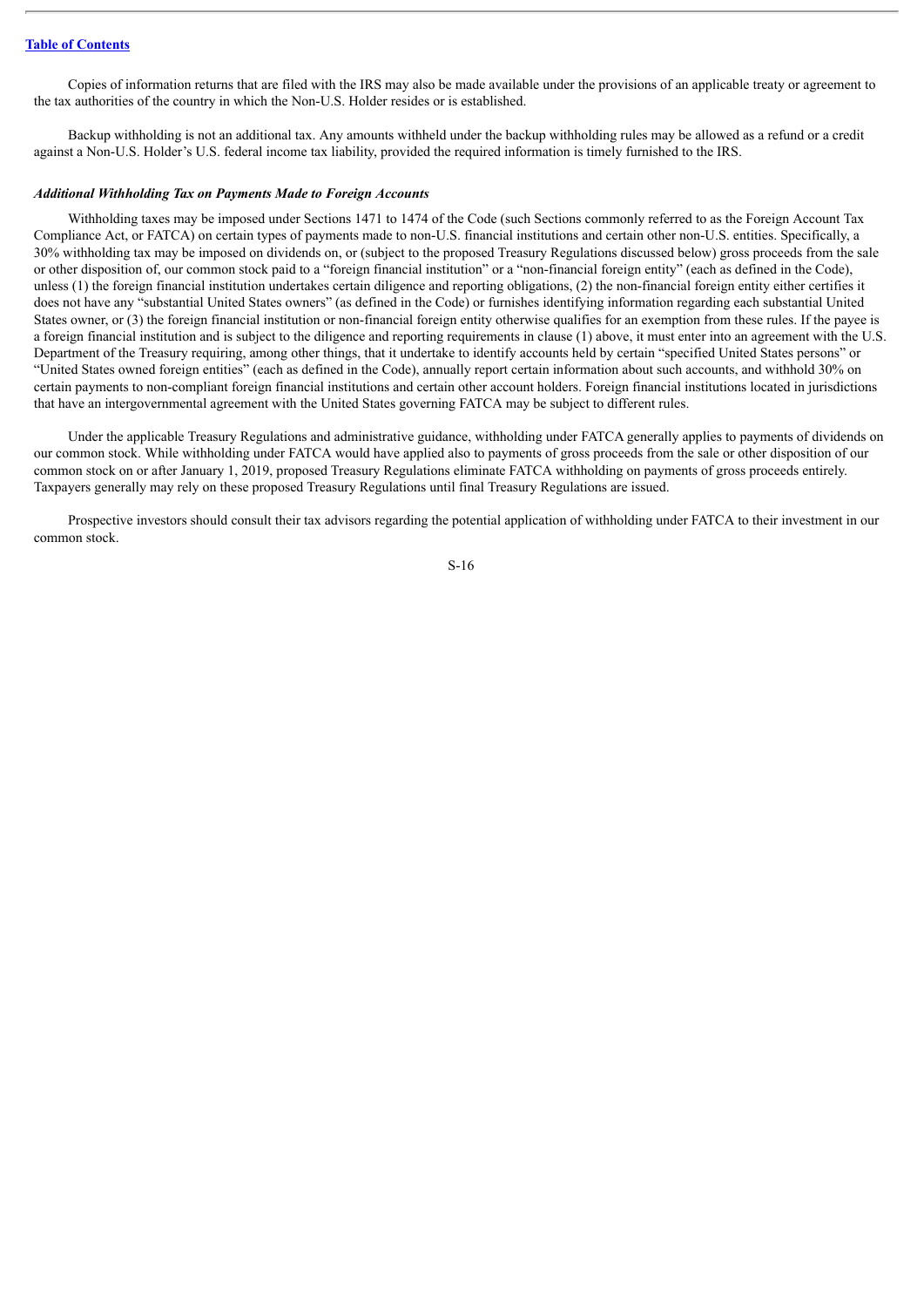#### **PLAN OF DISTRIBUTION**

<span id="page-18-0"></span>We have entered into an equity distribution agreement with Goldman Sachs & Co. LLC as our sales agent under which we may offer and sell from time to time our common stock having an aggregate offering price of up to \$75.0 million. The sales agent may act as agent on our behalf or purchase shares of our common stock as principal.

Sales, if any, of common stock under the equity distribution agreement may be made in ordinary brokers' transactions, to or through a market maker, on or through the Nasdaq Global Select Market or any other market venue where the securities may be traded, in the over-the-counter market, in privately negotiated transactions, or through a combination of any such methods of sale. The sales agent may also sell our common stock by any other method permitted by law.

The securities may be sold at market prices prevailing at the time of sale, at prices related to such prevailing market prices or at negotiated prices.

We will designate the maximum amount of common stock to be sold through the sales agent on a daily basis or otherwise as we and the sales agent agree and the minimum price per share at which such common stock may be sold. Subject to the terms and conditions of the equity distribution agreement, the sales agent will use its reasonable efforts consistent with its normal sales and trading practices to sell on our behalf all of the designated shares of common stock. We may instruct the sales agent not to sell any common stock if the sales cannot be effected at or above the price designated by us in any such instruction. We or the sales agent, with respect to itself only, may suspend the offering of our common stock by notifying the other party.

The sales agent will provide to us written confirmation following the close of trading on the Nasdaq Global Select Market each day on which shares of common stock are sold under the equity distribution agreement. Each confirmation will include the number of shares of common stock sold on such day, the gross sales proceeds and the compensation payable by us to the sales agent. We will report at least quarterly the number of shares of common stock sold through the sales agent under the equity distribution agreement, the net proceeds to us (before expenses) and the compensation paid by us to the sales agent in connection with the sales of the shares of common stock.

We will pay the sales agent a commission of up to 3.0% of the gross sales price per share of common stock sold through such agent under the equity distribution agreement. We have also agreed to reimburse the sales agent for certain of their expenses.

Settlement of any sales of common stock will occur on the second business day following the date on which such sales were made (or such earlier day as is industry practice for regular-way trading). There is no arrangement for funds to be received in an escrow, trust or similar arrangement. Sales of our common stock as contemplated in this prospectus supplement will be settled through the facilities of The Depository Trust Company or by such other means as we and the sales agent may agree.

The offering of our common stock pursuant to the equity distribution agreement will terminate upon the earlier of (i) the sale of all of our shares of common stock subject to the equity distribution agreement, or (ii) termination of the equity distribution agreement by us or by the sales agent as provided therein.

In connection with the sale of the shares of common stock on our behalf, the sales agent may be deemed to be an "underwriter" within the meaning of the Securities Act, and the compensation paid to the sales agent may be deemed to be underwriting commissions or discounts.

We have agreed to provide indemnification and contribution to the sales agent against certain liabilities, including civil liabilities under the Securities Act.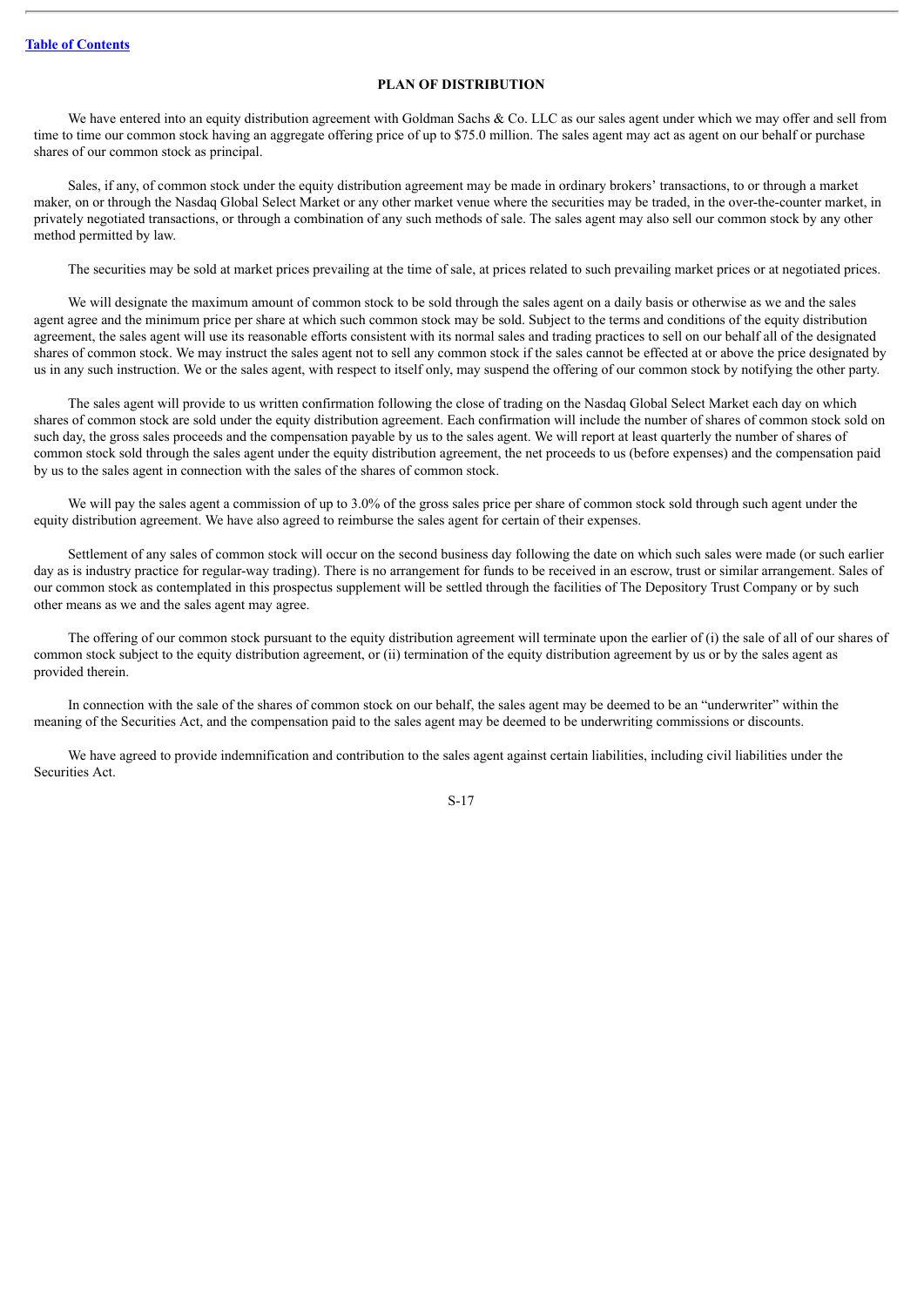#### **LEGAL MATTERS**

<span id="page-19-0"></span>The validity of the shares of common stock offered hereby will be passed upon for us by Latham & Watkins LLP. Certain legal matters will be passed upon for the sales agent by Ropes & Gray LLP.

#### **EXPERTS**

<span id="page-19-1"></span>The consolidated financial statements of bluebird bio, Inc. ("the Company") appearing in the Company's Annual Report (Form 10-K) for the year ended December 31, 2021, and the effectiveness of the Company's internal control over financial reporting as of December 31, 2021, have been audited by Ernst & Young LLP, independent registered public accounting firm, as set forth in their reports thereon (which contains an explanatory paragraph describing conditions that raise substantial doubt about the Company's ability to continue as a going concern as described in Note 1 to the consolidated financial statements) included therein, and incorporated herein by reference. Such financial statements are, and audited financial statements to be included in subsequently filed documents will be, incorporated herein in reliance upon the reports of Ernst & Young LLP pertaining to such financial statements (to the extent covered by consents filed with the Securities and Exchange Commission) given on the authority of such firm as experts in accounting and auditing.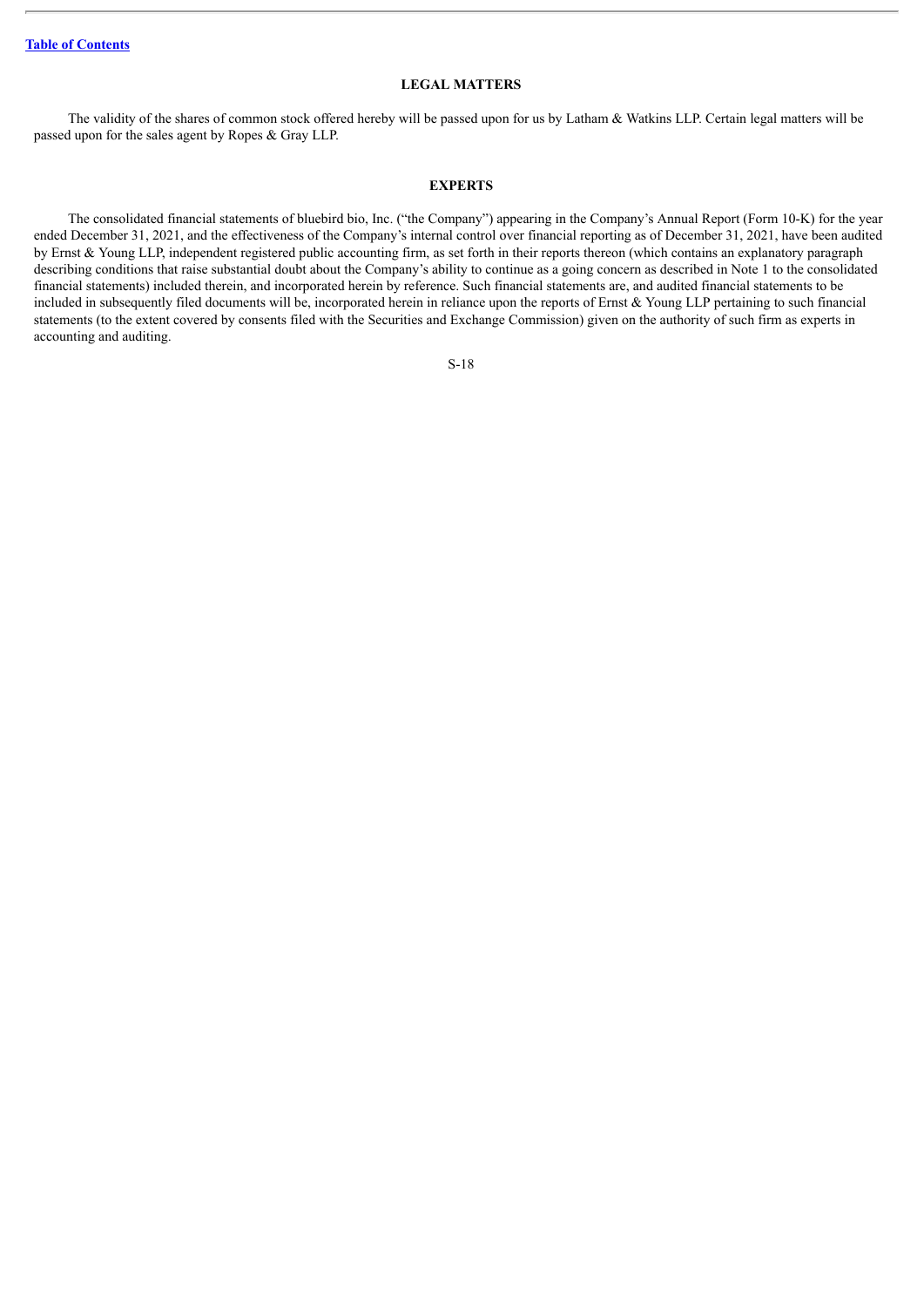#### **WHERE YOU CAN FIND ADDITIONAL INFORMATION**

<span id="page-20-0"></span>We file reports, proxy statements and other information with the SEC. Information filed with the SEC is available on the SEC's website at http://www.sec.gov.

We are subject to the information reporting requirements of the Exchange Act, and we have filed and will file reports, proxy statements and other information with the SEC. These reports, proxy statements and other information are available on the SEC's website at http://www.sec.gov. We also maintain a website at www.bluebirdbio.com, at which you may access these materials free of charge as soon as reasonably practicable after they are electronically filed with, or furnished to, the SEC. The information contained in, or that can be accessed through, our website is not part of, and is not incorporated into, this prospectus supplement.

This prospectus supplement is part of a registration statement that we filed with the SEC and does not contain all of the information in the registration statement. The full registration statement may be obtained from the SEC or us, as provided below. Documents establishing the terms of the offered securities are or may be filed as exhibits to the registration statement. Statements in this prospectus supplement and the accompanying prospectus about these documents are summaries and each statement is qualified in all respects by reference to the document to which it refers. You should refer to the actual documents for a more complete description of the relevant matters. You may inspect a copy of the registration statement through the SEC's website or our website, as provided above.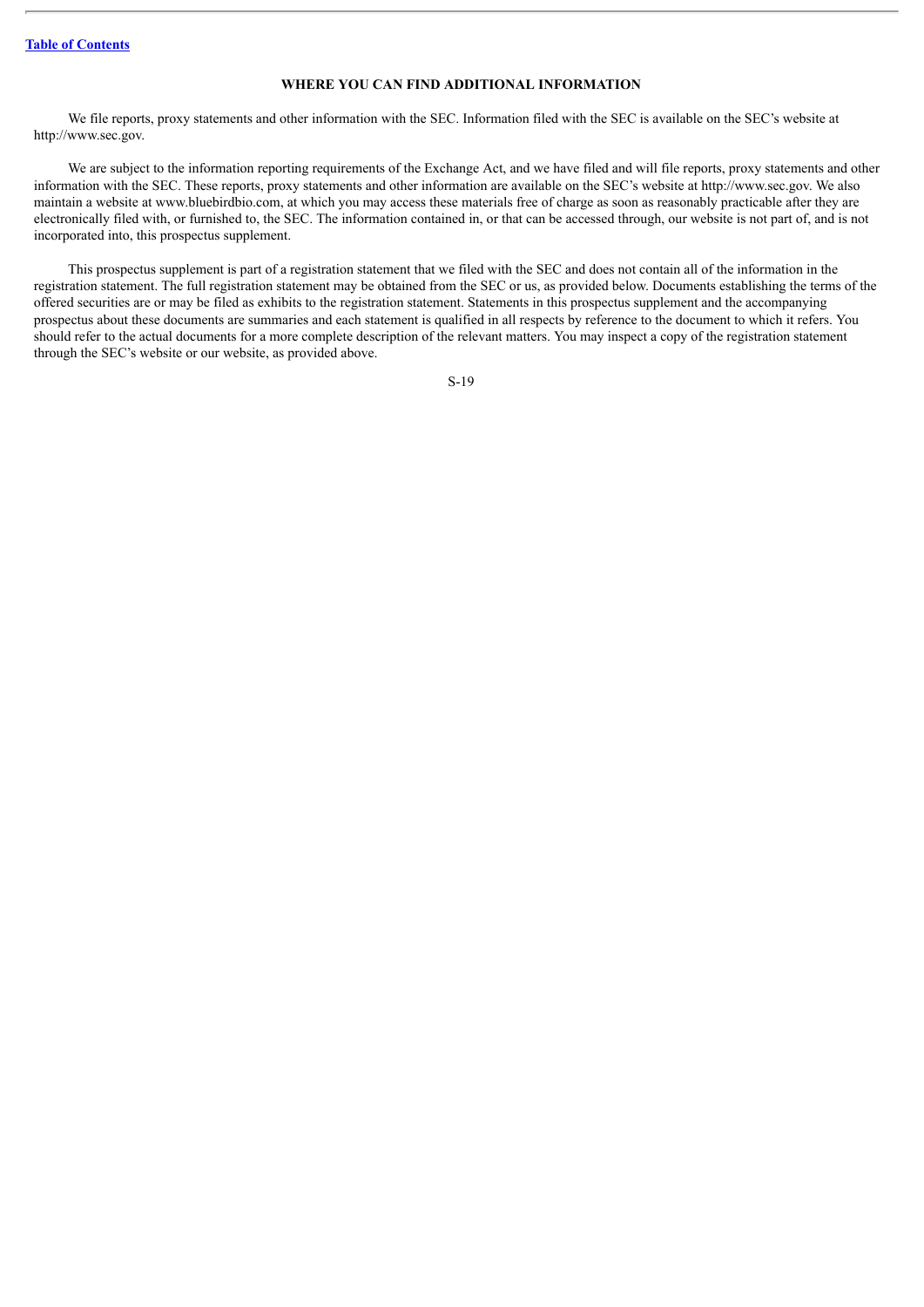#### **INCORPORATION OF CERTAIN INFORMATION BY REFERENCE**

<span id="page-21-0"></span>The SEC allows us to "incorporate by reference" information from other documents that we file with it, which means that we can disclose important information to you by referring you to those documents. The information incorporated by reference is considered to be part of this prospectus supplement. Information in this prospectus supplement supersedes information incorporated by reference that we filed with the SEC prior to the date of this prospectus supplement. We incorporate by reference into this prospectus supplement and the registration statement of which this prospectus supplement and the accompanying prospectus is a part the information or documents listed below that we have filed with the SEC:

- our Annual Report on [Form](http://www.sec.gov/ix?doc=/Archives/edgar/data/1293971/000129397122000016/blue-20211231.htm) 10-K for the fiscal year ended December 31, 2021, filed with the SEC on March 4, 2022;
- the information specifically [incorporated](http://www.sec.gov/Archives/edgar/data/1293971/000129397122000028/bluebirdbioinc2022proxy.htm) by reference into our Annual Report on Form 10-K from our **Definitive Proxy Statement on** Schedule 14A, filed with the SEC on May 2, 2022;
- our Quarterly Report on [Form](http://www.sec.gov/ix?doc=/Archives/edgar/data/1293971/000129397122000034/blue-20220331.htm) 10-Q for the quarterly period ended March 31, 2022, filed with the SEC on May 9, 2022;
- our Current Reports on Form 8-K filed on [January](http://www.sec.gov/ix?doc=/Archives/edgar/data/1293971/000129397122000004/blue-20220118.htm) 18, 2022, [February](http://www.sec.gov/ix?doc=/Archives/edgar/data/1293971/000129397122000008/blue-20220131.htm) 4, 2022, [March](http://www.sec.gov/ix?doc=/Archives/edgar/data/1293971/000129397122000021/blue-20220325.htm) 4, 2022, March 7, 2022, March 31, 2022, April 5,  $2022$ , May  $2$ ,  $2022$ , June  $7$ ,  $2022$ , June  $10$ ,  $2022$  and June  $10$ ,  $2022$ , excluding, in each case, [information](http://www.sec.gov/ix?doc=/Archives/edgar/data/1293971/000129397122000023/blue-20220405.htm) "furnished" pursuant to Items 2.02, 7.01, or 9.01; and
- the description of our common stock contained in our registration statement on [Form](http://www.sec.gov/Archives/edgar/data/1293971/000119312513259499/d553573d8a12b.htm) 8-A, filed with the SEC on June 14, 2013, including any amendment or report filed for the purpose of updating such description.

We are also incorporating by reference any future filings that we make with the SEC under Section 13(a), 13(c), 14 or 15(d) of the Exchange Act after the date of this prospectus supplement.

Notwithstanding the statements in the preceding paragraphs, no document, report or exhibit (or portion of any of the foregoing) or any other information that we have "furnished" to the SEC pursuant to the Exchange Act shall be incorporated by reference into this prospectus supplement and the accompanying prospectus.

We will furnish without charge to you, on written or oral request, a copy of any or all of the documents incorporated by reference in this prospectus supplement and the accompanying prospectus, including exhibits to these documents. You should direct any requests for documents either orally or in writing to:

> bluebird bio, Inc. 455 Grand Union Boulevard Somerville, MA 02145 Phone: (339) 499-9300 investor@bluebirdbio.com Attn: Investor Relations

You also may access these filings on our website at www.bluebirdbio.com. We do not incorporate the information on our website into this prospectus supplement or the accompanying prospectus and you should not consider any information on, or that can be accessed through, our website as part of this prospectus supplement or any accompanying prospectus (other than those filings with the SEC that we specifically incorporate by reference into this prospectus supplement and the accompanying prospectus).

Any statement contained in a document incorporated or deemed to be incorporated by reference in this prospectus supplement will be deemed modified, superseded or replaced for purposes of this prospectus supplement to the extent that a statement contained in this prospectus supplement modifies, supersedes or replaces such statement.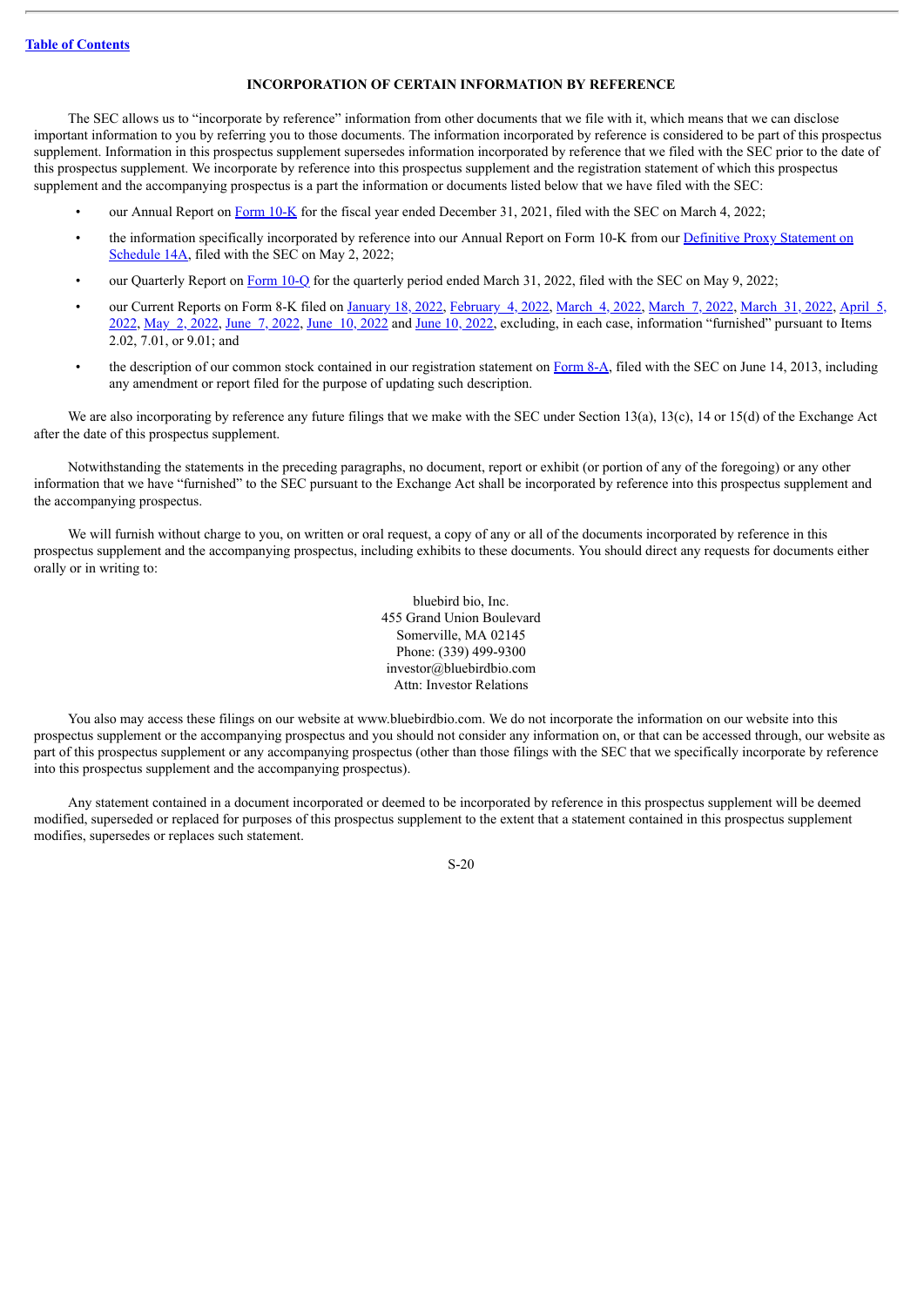**PROSPECTUS**

# **bluebird bio, Inc.**



**Common Stock**

**Preferred Stock**

**Warrants**

**Units**

## **Debt Securities**

By this prospectus, we or any selling stockholder may offer and sell from time to time, in one or more offerings, and in one or more series, common stock, preferred stock, warrants, units, debt securities or any combination thereof as described in this prospectus. The warrants may be convertible into or exercisable or exchangeable for common stock or preferred stock, the preferred stock may be convertible into or exchangeable for common stock and the debt securities may be convertible into or exchangeable for common stock or preferred stock. You should carefully read this prospectus, any prospectus supplement and any free writing prospectus, as well as any documents incorporated in any of the foregoing by reference, before you invest in our securities. This prospectus may not be used to sell our securities unless accompanied by a prospectus supplement. The prospectus supplement or any related free writing prospectus may also add to, update, supplement or clarify information contained in this prospectus.

Our common stock is traded on the Nasdaq Global Select Market under the symbol "BLUE."

We or any selling stockholder may offer and sell our securities to or through one or more agents, underwriters, dealers or other third parties or directly to one or more purchasers on a continuous or delayed basis. If agents, underwriters or dealers are used to sell our securities, we or any selling stockholder will name them and describe their compensation in a prospectus supplement. The price to the public of our securities and the net proceeds we expect to receive from the sale of such securities will also be set forth in a prospectus supplement. We will not receive any proceeds from the sale of securities by selling stockholders.

### **INVESTING IN OUR SECURITIES INVOLVES A HIGH DEGREE OF RISK. YOU SHOULD REVIEW CAREFULLY THE RISKS AND UNCERTAINTIES REFERENCED UNDER THE HEADING "[RISK FACTORS](#page-27-0)" ON PAGE 4 OF THIS PROSPECTUS AS WELL AS THOSE CONTAINED IN THE APPLICABLE PROSPECTUS SUPPLEMENT AND ANY RELATED FREE WRITING PROSPECTUS, AND IN THE OTHER DOCUMENTS THAT ARE INCORPORATED BY REFERENCE INTO THIS PROSPECTUS OR THE APPLICABLE PROSPECTUS SUPPLEMENT.**

Neither the Securities and Exchange Commission nor any state securities commission has approved or disapproved of these securities or determined if this prospectus is truthful or complete. Any representation to the contrary is a criminal offense.

**The date of this prospectus is February 18, 2020.**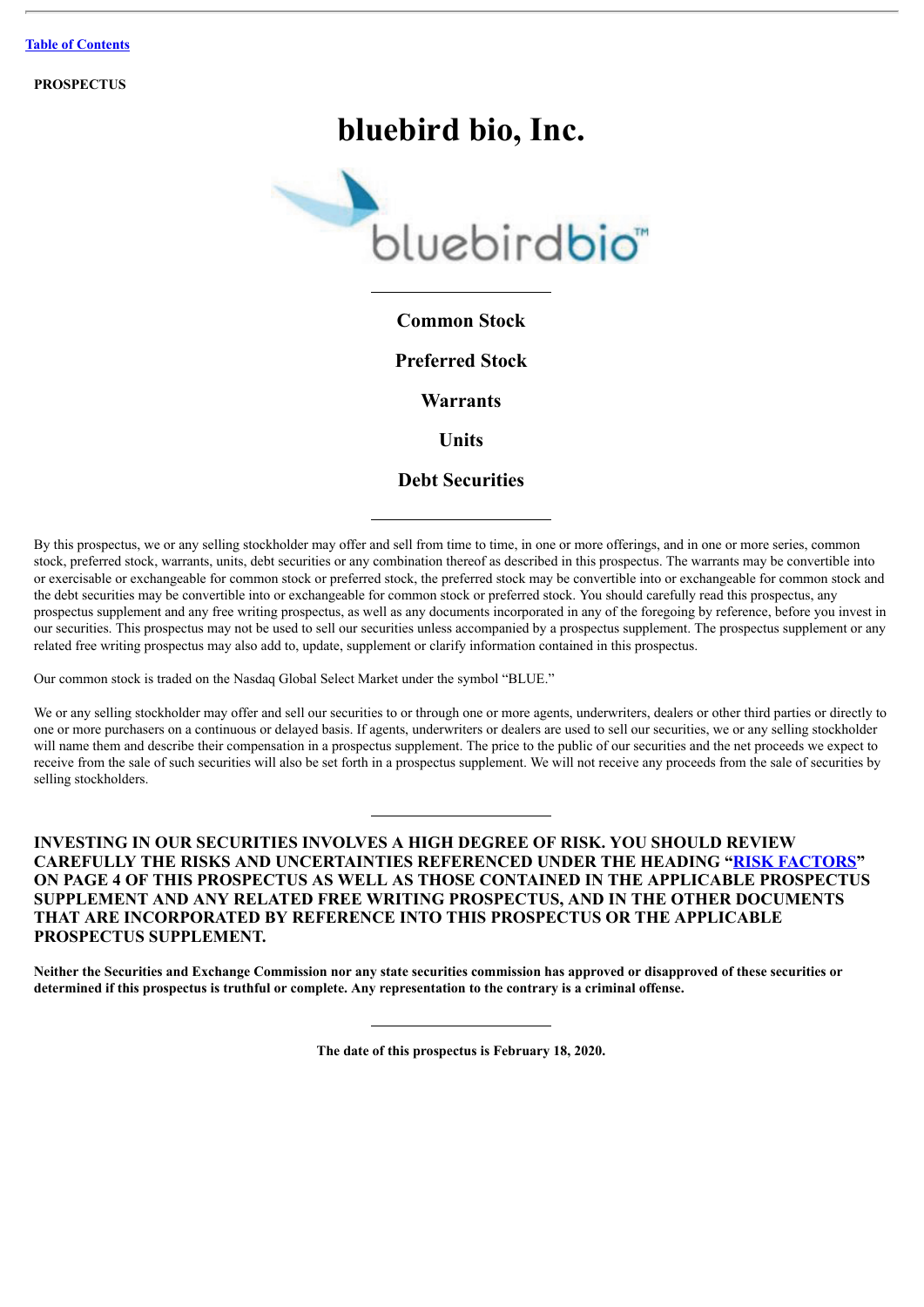#### **TABLE OF CONTENTS**

**Page**

|                                                          | $1$ age        |
|----------------------------------------------------------|----------------|
| <b>ABOUT THIS PROSPECTUS</b>                             |                |
| WHERE YOU CAN FIND ADDITIONAL INFORMATION                | 2              |
| <b>INCORPORATION OF CERTAIN INFORMATION BY REFERENCE</b> | 2              |
| SPECIAL NOTE REGARDING FORWARD-LOOKING STATEMENTS        |                |
| <b>RISK FACTORS</b>                                      | $\overline{4}$ |
| <b>ABOUT THE COMPANY</b>                                 | $\overline{4}$ |
| <b>DESCRIPTION OF SECURITIES</b>                         | 6              |
| <b>USE OF PROCEEDS</b>                                   | 8              |
| <b>SELLING STOCKHOLDERS</b>                              | 8              |
| <b>PLAN OF DISTRIBUTION</b>                              | 9              |
| <b>LEGAL MATTERS</b>                                     | 11             |
| <b>EXPERTS</b>                                           | 11             |
|                                                          |                |

We are responsible for the information contained and incorporated by reference in this prospectus, in any accompanying prospectus supplement, and in any related free writing prospectus we prepare or authorize. We have not authorized anyone to give you any other information, and we take no responsibility for any other information that others may give you. If you are in a jurisdiction where offers to sell, or solicitations of offers to purchase, the securities offered by this documentation are unlawful, or if you are a person to whom it is unlawful to direct these types of activities, then the offer presented in this document does not extend to you. The information contained in this document speaks only as of the date of this document, unless the information specifically indicates that another date applies. Our business, financial **condition, results of operations and prospectus may have changed since those dates.**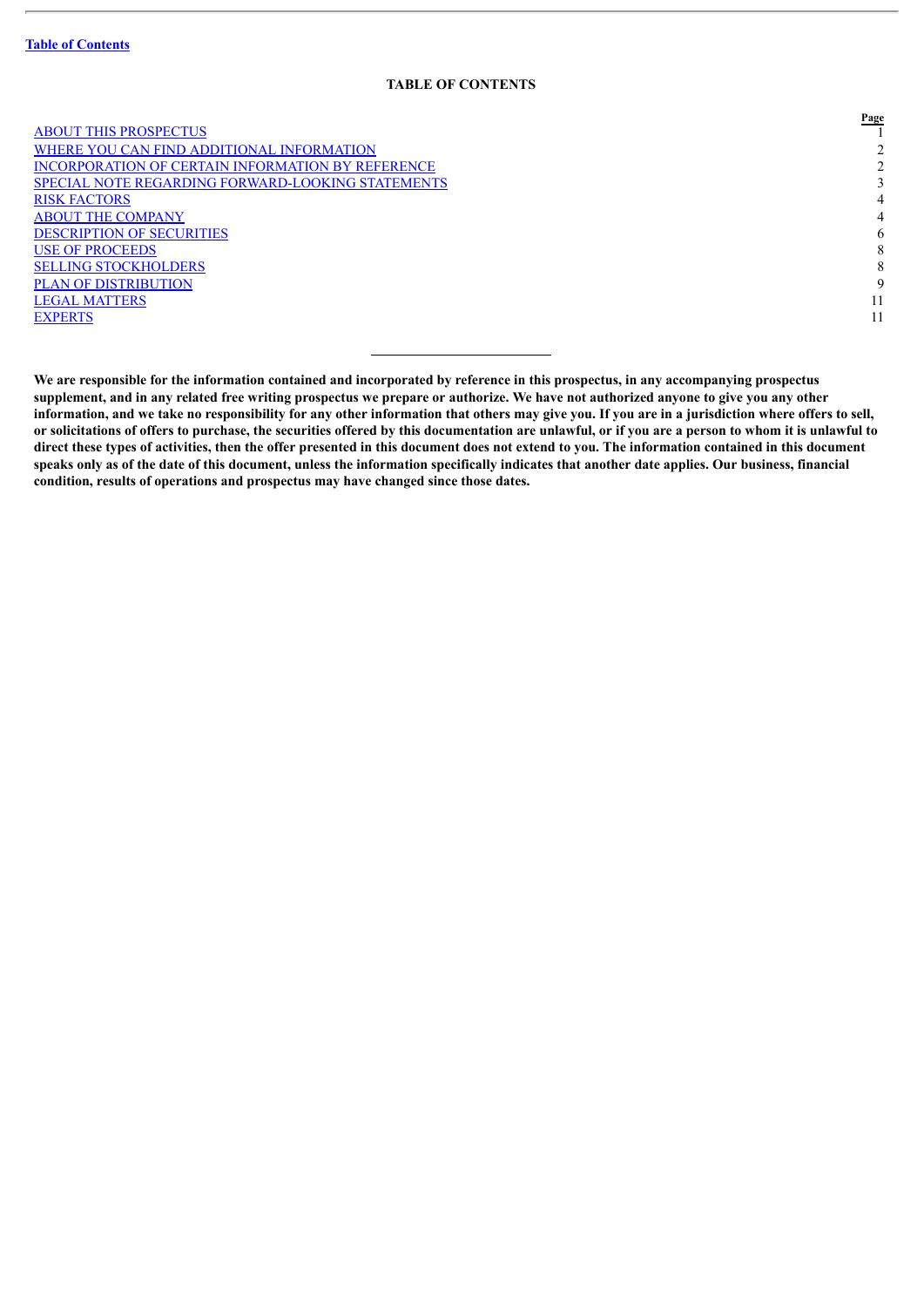#### **ABOUT THIS PROSPECTUS**

<span id="page-24-0"></span>This prospectus is part of an automatic shelf registration statement that we filed with the Securities and Exchange Commission, or the SEC, as a "wellknown seasoned issuer" as defined in Rule 405 under the Securities Act of 1933, as amended, or the Securities Act. Under this shelf registration, we and/or selling stockholders may offer shares of our common stock and preferred stock, various series of warrants to purchase common stock or preferred stock, units, debt securities or any combination thereof, from time to time in one or more offerings. This prospectus only provides you with a general description of the securities we and/or selling stockholders may offer. Each time we and/or selling stockholders offer a type or series of securities under this prospectus, we will provide a prospectus supplement that will contain more specific information about the specific terms of the offering. We may also authorize one or more free writing prospectuses to be provided to you that may contain material information relating to these offerings. This prospectus may not be used to sell our securities unless accompanied by a prospectus supplement. Each such prospectus supplement and any free writing prospectus that we may authorize to be provided to you may also add, update or change information contained in this prospectus or in documents incorporated by reference into this prospectus. We urge you to carefully read this prospectus, any applicable prospectus supplement and any related free writing prospectus, together with the information incorporated herein by reference as described under the headings "Where You Can Find Additional Information" and "Incorporation of Certain Information by Reference" before you invest in our securities.

Neither we nor any selling stockholder have authorized anyone to provide you with information in addition to or different from that contained in this prospectus, any applicable prospectus supplement and any related free writing prospectus. We take no responsibility for, and can provide no assurances as to the reliability of, any information not contained in this prospectus, any applicable prospectus supplement or any related free writing prospectus that we or a selling stockholder may authorize to be provided to you. This prospectus and any accompanying prospectus supplement do not constitute an offer to sell or the solicitation of an offer to buy any securities other than the securities described in the accompanying prospectus supplement or an offer to sell or the solicitation of an offer to buy such securities in any circumstances in which such offer or solicitation is unlawful. You should assume that the information in this prospectus, any applicable prospectus supplement or any related free writing prospectus is accurate only as of the date on the front of the document and that any information incorporated by reference is accurate only as of the date of the document incorporated by reference, regardless of the time of delivery of this prospectus, any applicable prospectus supplement or any related free writing prospectus, or any sale of a security.

This prospectus contains summaries of certain provisions contained in some of the documents described herein, but reference is made to the actual documents for complete information. All of the summaries are qualified in their entirety by the actual documents. Copies of some of the documents referred to herein have been filed, will be filed or will be incorporated by reference as exhibits to the registration statement of which this prospectus is a part, and you may obtain copies of those documents as described below under the heading "Where You Can Find Additional Information."

Unless otherwise mentioned or unless the context requires otherwise, throughout this prospectus, any applicable prospectus supplement and any related free writing prospectus, the words "bluebird bio," "we," "us," "our," the "company" or similar references refer to bluebird bio, Inc. and its subsidiaries; and the term "securities" refers collectively to our common stock, preferred stock, warrants to purchase common stock or preferred stock, debt securities, or any combination of the foregoing securities.

We use "Lenti-D" and the bluebird bio logo as trademarks in the United States and other countries. We use and have registered "LentiGlobin" and "bluebird bio" in the United States. This prospectus and the information incorporated herein by reference contains references to trademarks, service marks and trade names owned by us or other companies. Solely for convenience, trademarks, service marks and trade names referred to in this prospectus and the information incorporated herein, including logos, artwork, and other visual displays, may appear without the ® or ™ symbols, but such references are not intended to indicate, in any way, that we will not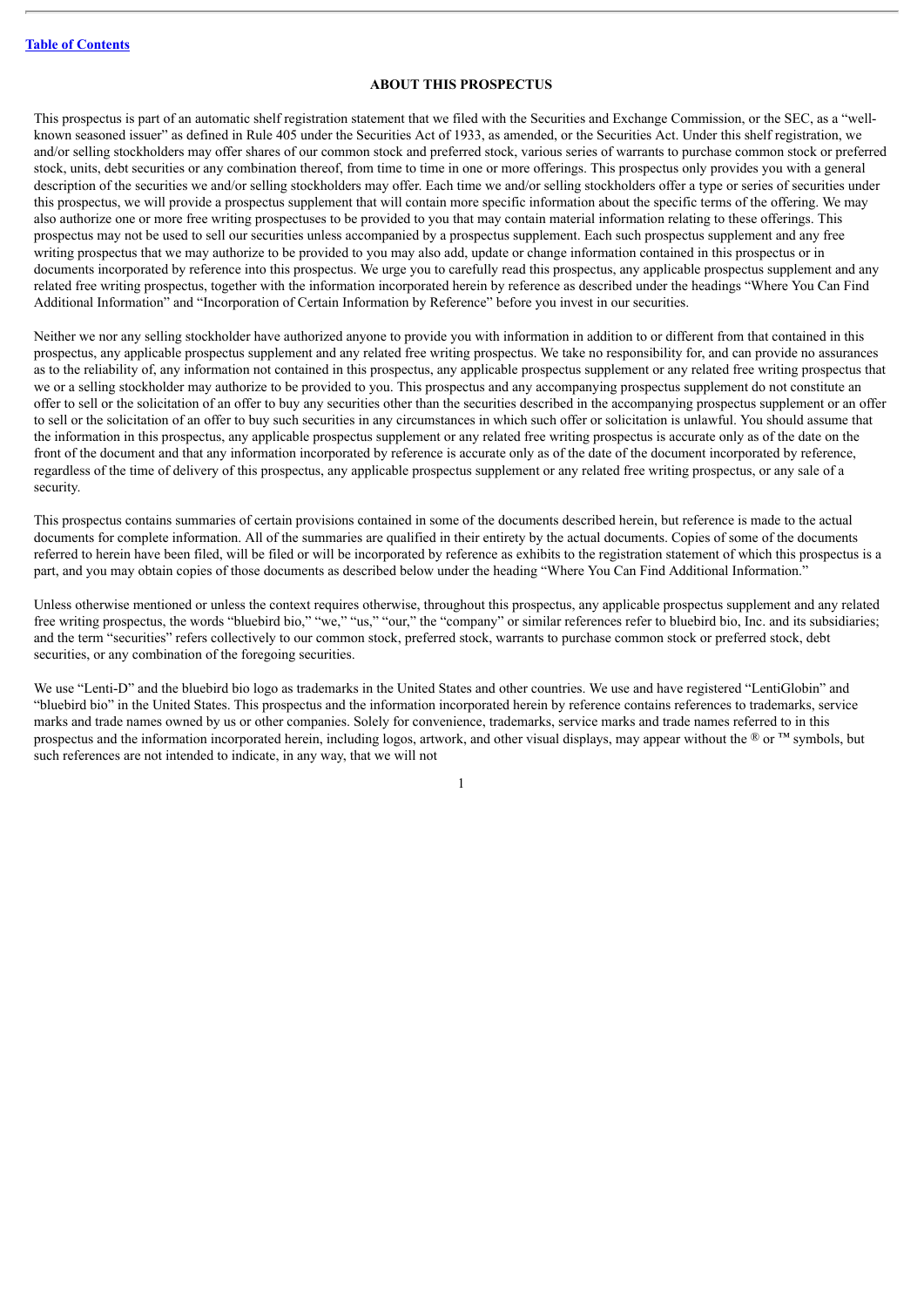assert, to the fullest extent under applicable law, our rights or the rights of the applicable licensor to these trademarks, service marks and trade names. We do not intend our use or display of other companies' trade names, service marks or trademarks to imply a relationship with, or endorsement or sponsorship of us by, any other companies. All trademarks, service marks and trade names included or incorporated by reference into this prospectus, any applicable prospectus supplement or any related free writing prospectus are the property of their respective owners.

#### **WHERE YOU CAN FIND ADDITIONAL INFORMATION**

<span id="page-25-0"></span>This prospectus is part of a registration statement that we have filed with the SEC. Certain information in the registration statement has been omitted from this prospectus in accordance with the rules of the SEC. We are subject to the information requirements of the Securities Exchange Act of 1934 (as amended, the "Exchange Act"), and, in accordance therewith, file annual, quarterly and special reports, proxy statements and other information with the SEC. These documents may be accessed through the SEC's Electronic Data Gathering, Analysis and Retrieval system, or EDGAR, via electronic means, including the SEC's home page on the Internet (*www.sec.gov*).

We have the authority to designate and issue more than one class or series of stock having various preferences, conversion and other rights, voting powers, restrictions, limitations as to dividends, qualifications, and terms and conditions of redemption. See "Description of Securities." We will furnish a full statement of the relative rights and preferences of each class or series of our stock which has been so designated and any restrictions on the ownership or transfer of our stock to any stockholder upon request and without charge. Written requests for such copies should be directed to bluebird bio, Inc., 60 Binney Street, Cambridge, Massachusetts 02142, Attention: Secretary, or by telephone request to (339) 499-9300. Our website is located at *http://www.bluebirdbio.com*. Information contained on, or that can be accessed through, our website is not incorporated by reference into this prospectus and, therefore, is not part of this prospectus or any accompanying prospectus supplement.

#### **INCORPORATION OF CERTAIN INFORMATION BY REFERENCE**

<span id="page-25-1"></span>The SEC allows us to incorporate by reference much of the information we file with the SEC, which means that we can disclose important information to you by referring you to those publicly available documents. The information that we incorporate by reference in this prospectus is considered to be part of this prospectus. Because we are incorporating by reference future filings with the SEC, this prospectus supplement is continually updated and those future filings may modify or supersede some of the information included or incorporated in this prospectus. This means that you must look at all of the SEC filings that we incorporate by reference to determine if any of the statements in this prospectus or in any document previously incorporated by reference have been modified or superseded. This prospectus incorporates by reference the documents listed below (File No. 001-35966) and any future filings we make with the SEC under Sections 13(a), 13(c), 14 or 15(d) of the Exchange Act (in each case, other than those documents or the portions of those documents deemed to be furnished and not be filed in accordance with SEC rules) between the date of this prospectus and the termination of this offering:

- Annual Report on [Form](http://www.sec.gov/ix?doc=/Archives/edgar/data/1293971/000129397120000007/blue-20191231.htm) 10-K for the year ended December 31, 2019, as filed with the SEC on February 18, 2020;
- Current Reports on Form 8-K, as filed with the SEC on [January](http://www.sec.gov/ix?doc=/Archives/edgar/data/1293971/000156459020000893/blue-8k_20200113.htm) 13, 2020 (solely with respect to item 8.01 and the associated Item 9.01 (Exhibit 99.2)), and [January](http://www.sec.gov/ix?doc=/Archives/edgar/data/1293971/000129397120000002/blue-20200114.htm) 21, 2020; and
- The description of our common stock contained in our registration statement on [Form](http://www.sec.gov/Archives/edgar/data/1293971/000119312513259499/d553573d8a12b.htm) 8-A, which was filed with the SEC on June 14, 2013, including any amendment or report filed for the purpose of updating such description.

 $\mathcal{L}$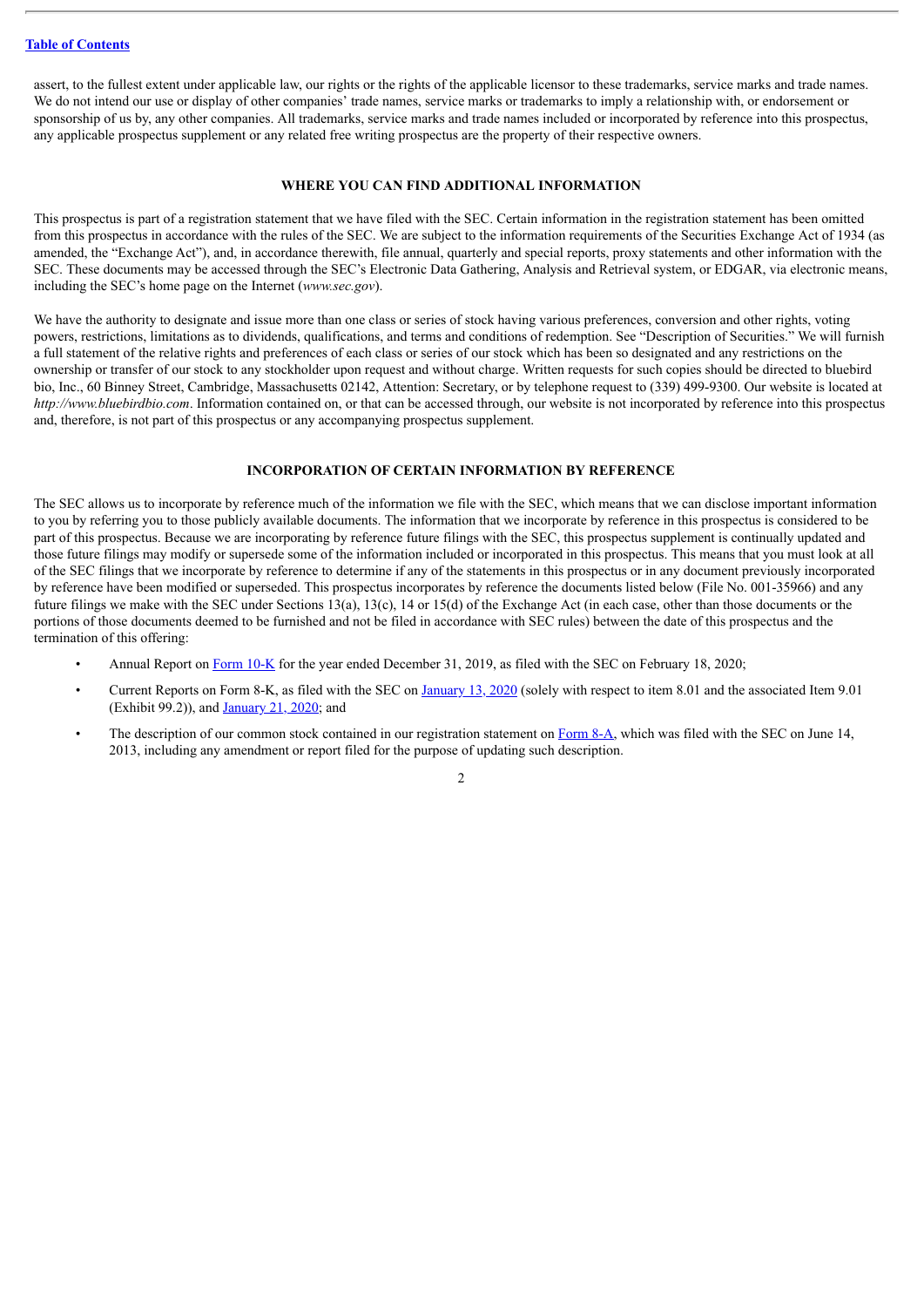You may request a copy of these filings, at no cost, by contacting us, either orally or in writing, at:

bluebird bio, Inc. 60 Binney Street Cambridge, Massachusetts 02142 Phone: (617) 245-2107 investor@bluebirdbio.com Attn: Investor Relations

You may also access these documents, free of charge on the SEC's website at *www.sec.gov* or on our website at *www.bluebirdbio.com*. The information contained in, or that can be accessed through, our website is not part of this prospectus.

This prospectus is part of a registration statement we filed with the SEC. We have incorporated exhibits into this registration statement. You should read the exhibits carefully for provisions that may be important to you.

Neither we nor any selling stockholder have authorized anyone to provide you with information other than what is incorporated by reference or provided in this prospectus or any prospectus supplement. Neither we nor any selling stockholder are making an offer of these securities in any state where the offer is not permitted. You should not assume that the information in this prospectus or in the documents incorporated by reference is accurate as of any date other than the date on the front of this prospectus or those documents.

#### **SPECIAL NOTE REGARDING FORWARD-LOOKING STATEMENTS**

<span id="page-26-0"></span>This prospectus and the information incorporated herein by reference herein and therein contain statements that are not historical facts and are considered forward-looking within the meaning of Section 27A of the Securities Act and Section 21E of the Exchange Act. These forward-looking statements contain projections of our future results of operations or of our financial position or state other forward-looking information. In some cases, you can identify these statements by forward-looking words such as "may," "will," "could," "should," "would," "expect," "intend," "plan," "anticipate," "believe," "estimate," "predict," "project," "potential," "continue," or the negative of such words or other similar words or phrases. We believe that it is important to communicate our future expectations to our investors. However, there may be events in the future that we are not able to accurately predict or control and that may cause our actual results to differ materially from the expectations we describe in our forward-looking statements.

Investors are cautioned not to unduly rely on forward-looking statements because they relate to future events or our future financial performance and involve known and unknown risks, uncertainties and other factors that may cause our actual results, levels of activity, performance or achievements to be materially different from any future results, levels of activity, performance or achievements expressed or implied by these forward-looking statements. Forward-looking statements include, but are not limited to, statements about:

- the initiation, timing, progress and results of our preclinical and clinical studies, and our research and development programs;
- our ability to advance product candidates into, and successfully complete, clinical studies;
- our ability to advance our viral vector and drug product manufacturing capabilities;
- the timing or likelihood of regulatory filings and approvals for our product candidates;
- the timing or success of commercialization of our approved product and any future approved products;
- the pricing and reimbursement of our approved product and any future approved products;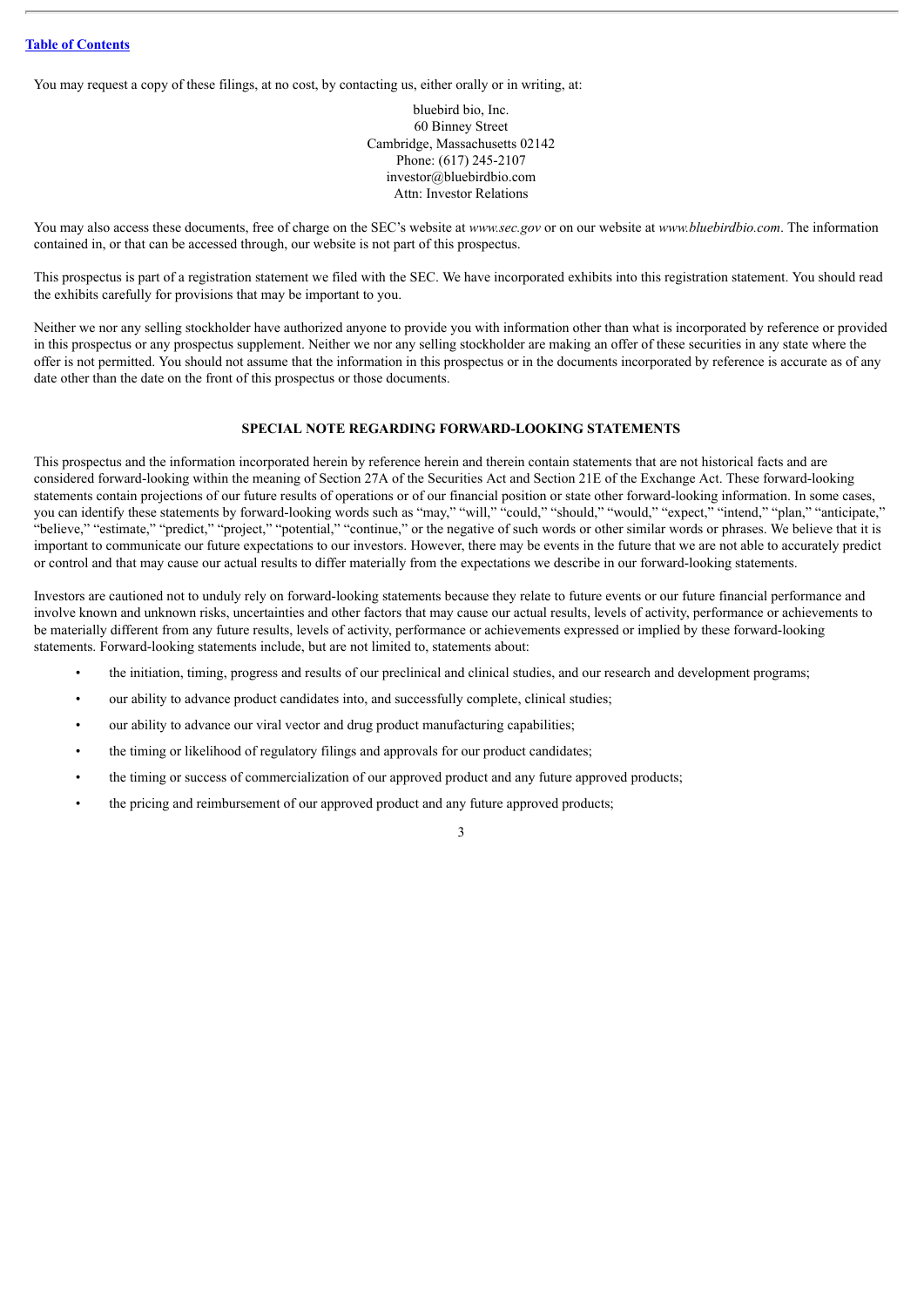- the implementation of our business model, strategic plans for our business, product candidates and technology;
- the scope of protection we are able to establish and maintain for intellectual property rights covering our approved product, product candidates and technology;
- estimates of our expenses, future revenues, capital requirements and our needs for additional financing;
- the potential benefits of strategic collaboration agreements and our ability to enter into strategic arrangements;
- our ability to maintain and establish collaborations and licenses;
- our financial performance;
- developments relating to our competitors and our industry; and
- other risks and uncertainties, including those listed under the caption "Risk Factors" in any documents incorporated by reference herein.

Given these uncertainties, you should not place undue reliance on these forward-looking statements. These forward-looking statements speak only as of the date on which the statements were made and are not guarantees of future performance. Except as may be required by applicable law, we do not undertake or intend to update any forward-looking statements after the date of this prospectus or the respective dates of documents incorporated by reference herein that include forward-looking statements.

#### **RISK FACTORS**

<span id="page-27-0"></span>You should carefully consider the risks described in the documents incorporated by reference in this prospectus and any prospectus supplement, as well as other information we include or incorporate by reference into this prospectus and any applicable prospectus supplement, before making an investment decision. Our business, financial condition or results of operations could be materially adversely affected by the materialization of any of these risks. The trading price of our securities could decline due to the materialization of any of these risks, and you may lose all or part of your investment. This prospectus and the documents incorporated herein by reference also contain forward- looking statements that involve risks and uncertainties. Actual results could differ materially from those anticipated in these forward-looking statements as a result of certain factors, including the risks described in the documents incorporated herein by reference, including our most recent annual report on Form 10-K which is on file with the SEC and is incorporated herein by reference, and other documents we file with the SEC that are deemed incorporated by reference into this prospectus.

#### **ABOUT THE COMPANY**

<span id="page-27-1"></span>We are a biotechnology company committed to researching, developing, and commercializing potentially transformative gene therapies for severe genetic diseases and cancer. We have built an integrated product platform with broad therapeutic potential in a variety of indications based on our lentiviral gene addition platform, gene editing and cancer immunotherapy capabilities. We believe that gene therapy for severe genetic diseases has the potential to change the way patients living with these diseases are treated by addressing the underlying genetic defect that is the cause of their disease, rather than offering treatments that only address their symptoms. Our gene therapy programs include LentiGlobin for b-thalassemia; LentiGlobin for sickle cell disease, or SCD; and Lenti-D for cerebral adrenoleukodystrophy, or CALD. Our programs in oncology are focused on developing novel T cell-based immunotherapies, including chimeric antigen receptor (CAR) and T cell receptor (TCR) T cell therapies. bb2121 (idecabtagene vicleucel), and bb21217 are CAR-T cell product candidates for the treatment of multiple myeloma and partnered under our collaboration arrangement with Bristol-Myers Squibb.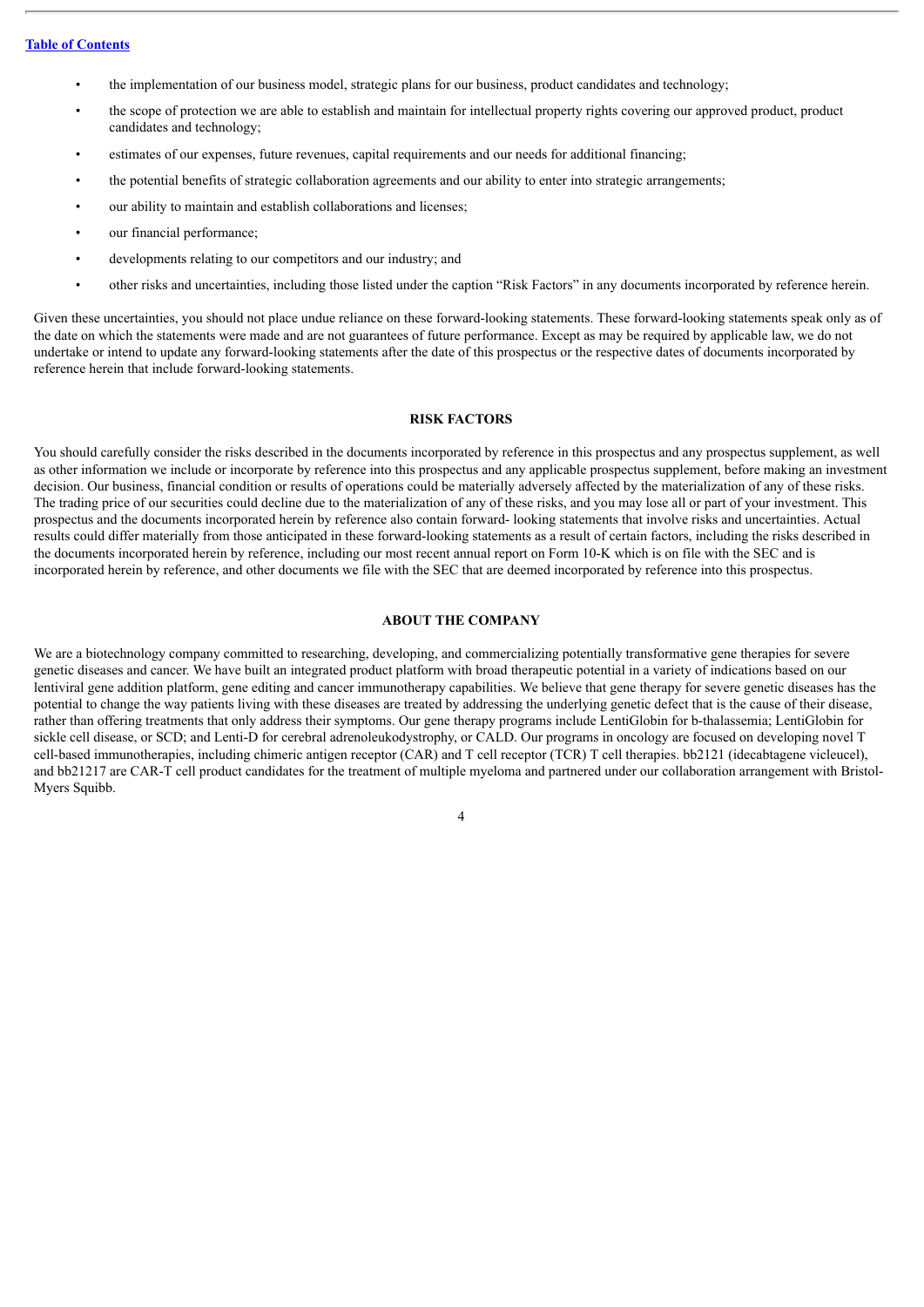In June 2019, we received conditional marketing approval from the European Commission for LentiGlobin gene therapy for b-thalassemia, being marketed in the European Union as ZYNTEGLOTM gene therapy (autologous CD34+ cells encoding bA-T870-globin gene), for patients 12 years and older with transfusion-dependent b-thalassemia, or TDT, who do not have a b0/b0 genotype, for whom hematopoietic stem cell, or HSC, transplantation is appropriate, but a human leukocyte antigen-matched, or HLA, related HSC donor is not available. We have begun commercializing ZYNTEGLO in the European Union and expect to begin generating product revenue in the first half of 2020. In the fourth quarter of 2019, we initiated rolling submission of a biologics license application, or BLA, to the U.S. Food and Drug Administration, or FDA, for regulatory approval of LentiGlobin for bthalassemia in the United States for the treatment of patients with TDT who do not have a b<sup>0</sup>/b<sup>0</sup> genotype. We are engaged with the FDA in discussions regarding the requirements and timing for providing certain information regarding various release assays for LentiGlobin for b-thalassemia, and subject to these ongoing discussions, we are currently planning to complete the BLA submission in the second half of 2020. We are engaged with the FDA and the European Medicines Agency, or EMA, in discussions regarding our proposed development plans for LentiGlobin for b-thalassemia in patients with TDT and b0/b0 genotypes.

We are currently developing LentiGlobin gene therapy for SCD in the United States and the European Union. We are engaged with the FDA and EMA in discussions regarding our proposed development plans, and anticipate a potential first submission in 2022 for marketing approval of LentiGlobin for the treatment of patients with SCD on the basis of clinical data from our ongoing HGB-206 and HGB-210 studies.

We are currently developing Lenti-D gene therapy for CALD in the United States and the European Union. Based on our discussions with the FDA and EMA, we believe that we may be able to seek approval for our Lenti-D gene therapy for the treatment of patients with CALD on the basis of clinical data from our ongoing Starbeam study, and the completed ALD-103 observational study. We anticipate a potential first submission in 2020 for marketing approval of our Lenti-D gene therapy for the treatment of patients with CALD.

In collaboration with Bristol-Myers Squibb, or BMS, we are developing bb2121 (idecabtagene vicleucel, or ide-cel) and bb21217 product candidates as treatments for multiple myeloma. We are co-developing and co-promoting ide-cel in the United States with BMS and we have exclusively licensed to BMS the development and commercialization rights for ide-cel outside of the United States. We and BMS anticipate a potential first submission in the first half of 2020 for marketing approval of ide-cel as a treatment for relapsed and refractory multiple myeloma. We have exclusively licensed the development and commercialization rights for the bb21217 product candidate to BMS, with an option for us to elect to co-develop and co-promote bb21217 within the United States.

We also have the following programs to discover and develop T cell product candidates to treat hematologic and solid tumor malignancies: acute myeloid leukemia, Merkel cell carcinoma, diffuse large B-cell lymphoma, and MAGE-A4 positive solid tumors. In the field of severe genetic diseases, we have a preclinical program for a gene therapy to treat mucopolysaccharidosis type I (MPSI), a genetic ultra-rare metabolic condition that causes severe neurologic impairment and organ damage.

We were incorporated in Delaware in April 1992 under the name Genetix Pharmaceuticals, Inc., and subsequently changed our name to bluebird bio, Inc. in September 2010. Our mailing address and executive offices are located at 60 Binney Street, Cambridge, Massachusetts 02142 and our telephone number at that address is (339) 499-9300. We maintain an Internet website at the following address: www.bluebirdbio.com. The information on, or that can be accessed through, our website does not constitute part of this prospectus, and you should not rely on any such information in making the decision whether to purchase our common stock. Our common stock trades on the Nasdaq Global Select Market under the symbol "BLUE."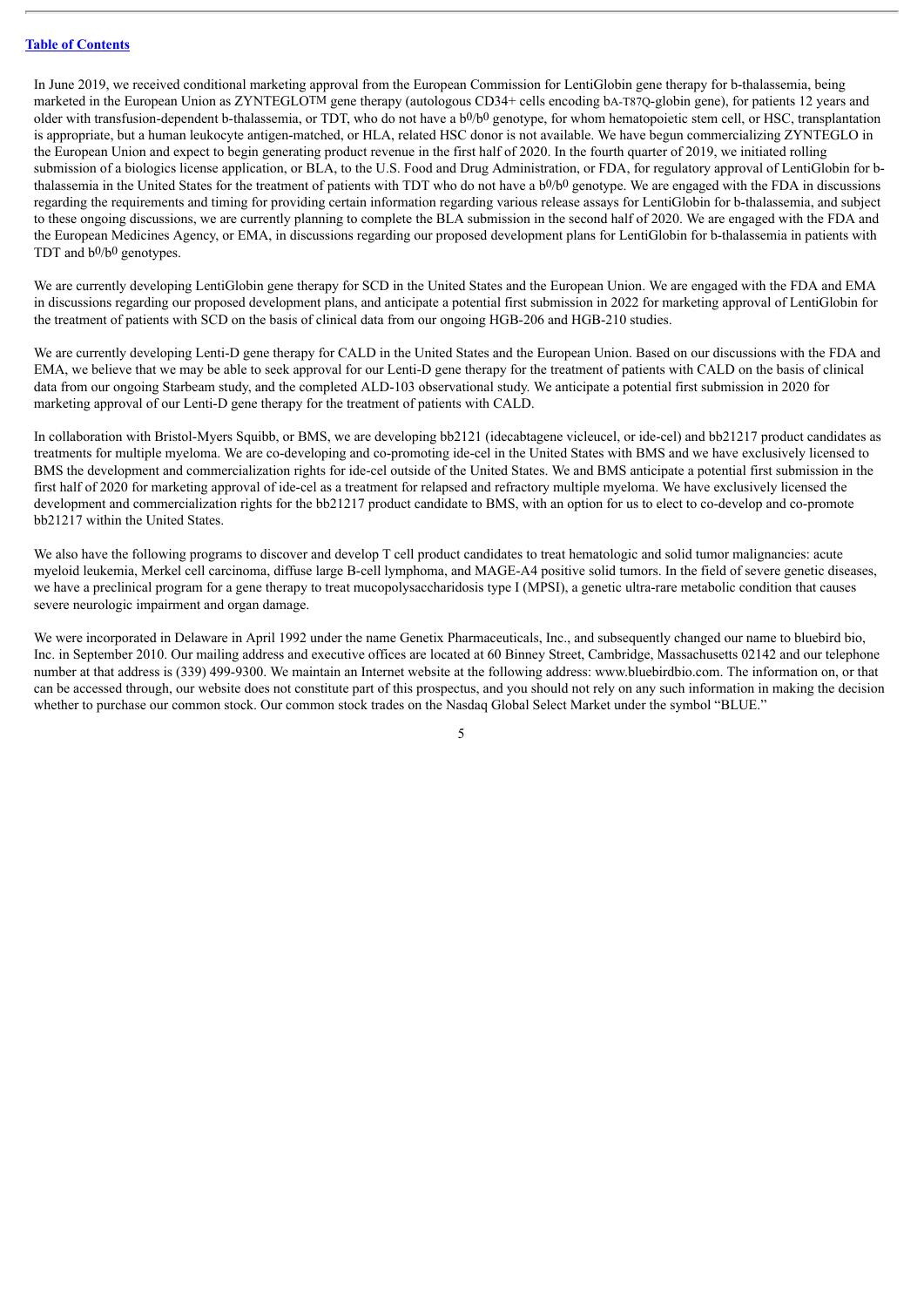#### **DESCRIPTION OF SECURITIES**

<span id="page-29-0"></span>We and/or any selling stockholder may offer shares of our common stock and preferred stock, various series of warrants to purchase common stock or preferred stock, debt securities, in one or more series, as either senior or subordinated debt or as senior or subordinated convertible debt, or any combination thereof from time to time in one or more offerings under this prospectus at prices and on terms to be determined at the time of any offering. This prospectus provides you with a general description of the securities we and/or any selling stockholder may offer. Each time we and/or any selling stockholder offer a type or series of securities under this prospectus, we will provide a prospectus supplement and/or free writing prospectus that will describe the specific amounts, prices and other important terms of the securities.

*Common Stock.* We and/or any selling stockholder may issue and/or sell, as applicable, shares of our common stock from time to time. Holders of shares of our common stock are entitled to one vote for each share held of record on all matters to be voted on by stockholders and do not have cumulative voting rights. Subject to the preferences that may be applicable to any then outstanding preferred stock, the holders of our outstanding shares of common stock are entitled to receive dividends, if any, as may be declared from time to time by our board of directors out of legally available funds. In the event of our liquidation, dissolution or winding up, holders of our common stock will be entitled to share ratably in the net assets legally available for distribution to stockholders after the payment of all of our debts and other liabilities, subject to the satisfaction of any liquidation preference granted to the holders of any outstanding shares of preferred stock.

*Preferred Stock.* We may issue shares of our preferred stock from time to time, in one or more series. Our board of directors will determine the rights, preferences and privileges of the shares of each wholly unissued series, and any qualifications, limitations or restrictions thereon, including dividend rights, conversion rights, preemptive rights, terms of redemption or repurchase, liquidation preferences, sinking fund terms and the number of shares constituting any series or the designation of any series. Convertible preferred stock will be convertible into our common stock or exchangeable for other securities. Conversion may be mandatory or at the holder's option and would be at prescribed conversion rates.

If we sell any series of preferred stock under this prospectus, we will fix the rights, preferences and privileges of the preferred stock of such series, as well as any qualifications, limitations or restrictions thereon, in the certificate of designation relating to that series. We will file as an exhibit to the registration statement of which this prospectus is a part, or will incorporate by reference from reports that we file with the SEC, the form of any certificate of designation that describes the terms of the series of preferred stock we are offering before the issuance of that series of preferred stock. We urge you to read the applicable prospectus supplement and any free writing prospectus that we may authorize to be provided to you related to the series of preferred stock being offered, as well as the complete certificate of designation that contains the terms of the applicable series of preferred stock.

*Warrants*. We may issue warrants for the purchase of common stock and/or preferred stock in one or more series. We may issue warrants independently or together with common stock and/or preferred stock, and the warrants may be attached to or separate from these securities. We urge you to read the applicable prospectus supplement and any free writing prospectus that we may authorize to be provided to you related to the particular series of warrants being offered, as well as the complete warrant agreements and warrant certificates that contain the terms of the warrants. Forms of the warrant agreements and forms of warrant certificates containing the terms of the warrants being offered will be filed as exhibits to the registration statement of which this prospectus is a part or will be incorporated by reference from reports that we file with the SEC.

We will evidence each series of warrants by warrant certificates that we will issue. Warrants may be issued under an applicable warrant agreement that we enter into with a warrant agent. We will indicate the name and address of the warrant agent, if applicable, in the prospectus supplement relating to the particular series of warrants being offered.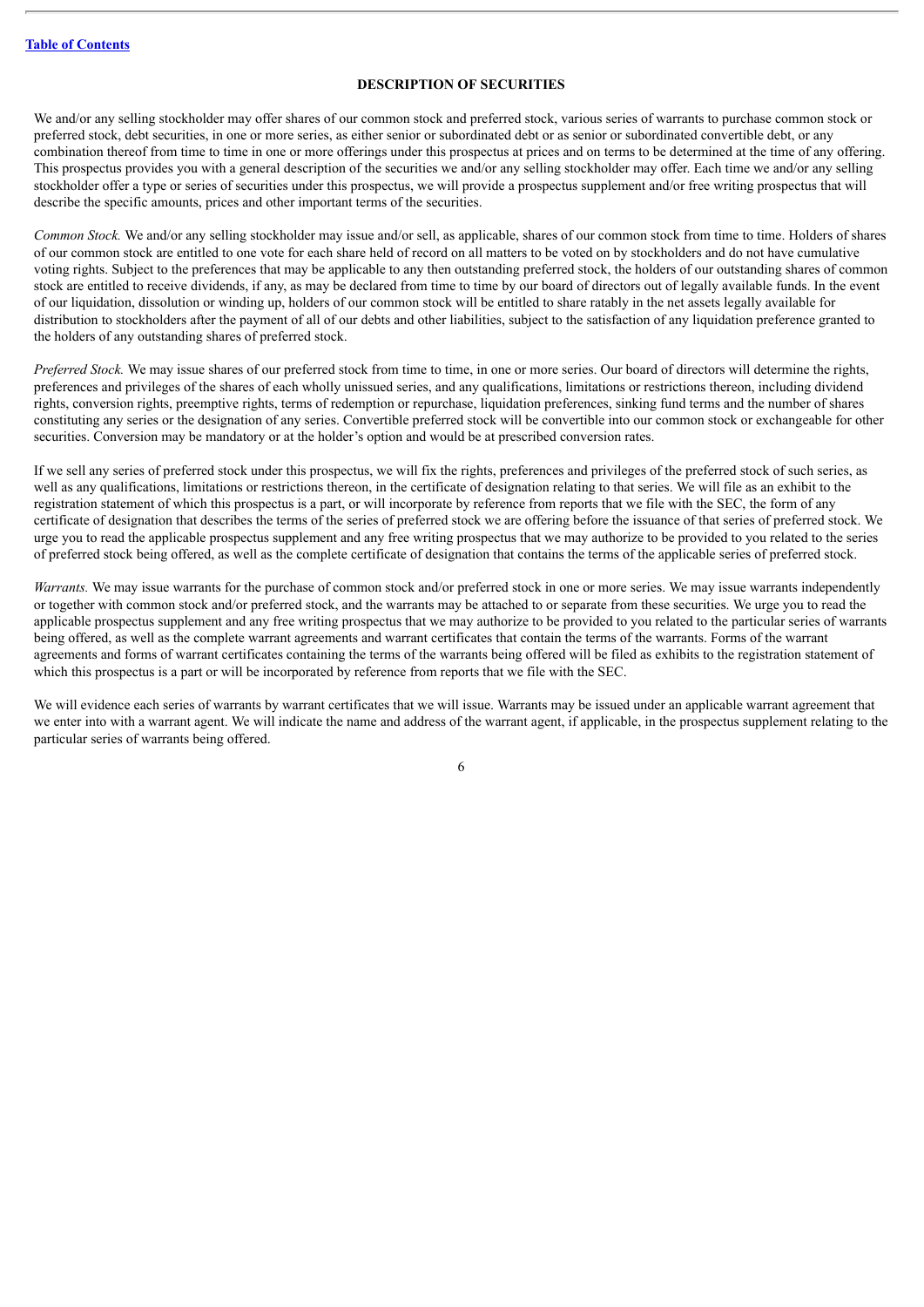*Units*. We may issue, in one or more series, units consisting of common stock, preferred stock, and/or warrants for the purchase of common stock and/or preferred stock in any combination. We urge you to read the applicable prospectus supplement and any free writing prospectus that we may authorize to be provided to you related to the series of units being offered, as well as the complete unit agreement that contains the terms of the units. We will file as exhibits to the registration statement of which this prospectus is a part, or will incorporate by reference from reports that we file with the SEC, the form of unit agreement and any supplemental agreements that describe the terms of the series of units we are offering before the issuance of the related series of units.

We will evidence each series of units by unit certificates that we will issue. Units may be issued under a unit agreement that we enter into with a unit agent. We will indicate the name and address of the unit agent, if applicable, in the prospectus supplement relating to the particular series of units being offered.

*Debt Securities.* We may issue debt securities, in one or more series, as either senior or subordinated debt or as senior or subordinated convertible debt. In this prospectus, we have summarized certain general features of the debt securities. We urge you, however, to read the applicable prospectus supplement and any free writing prospectus that we may authorize to be provided to you related to the particular series of debt securities being offered, as well as the complete indenture that contains the terms of the debt securities. We will file as exhibits to the registration statement of which this prospectus is a part, the form of indenture and any supplemental agreements that describe the terms of the series of debt securities we are offering before the issuance of the related series of debt securities.

We may evidence each series of debt securities we will issue by an indenture that we enter into with a trustee. We will indicate the name and address of the trustee, if applicable, in the prospectus supplement relating to the particular series of debt securities being offered.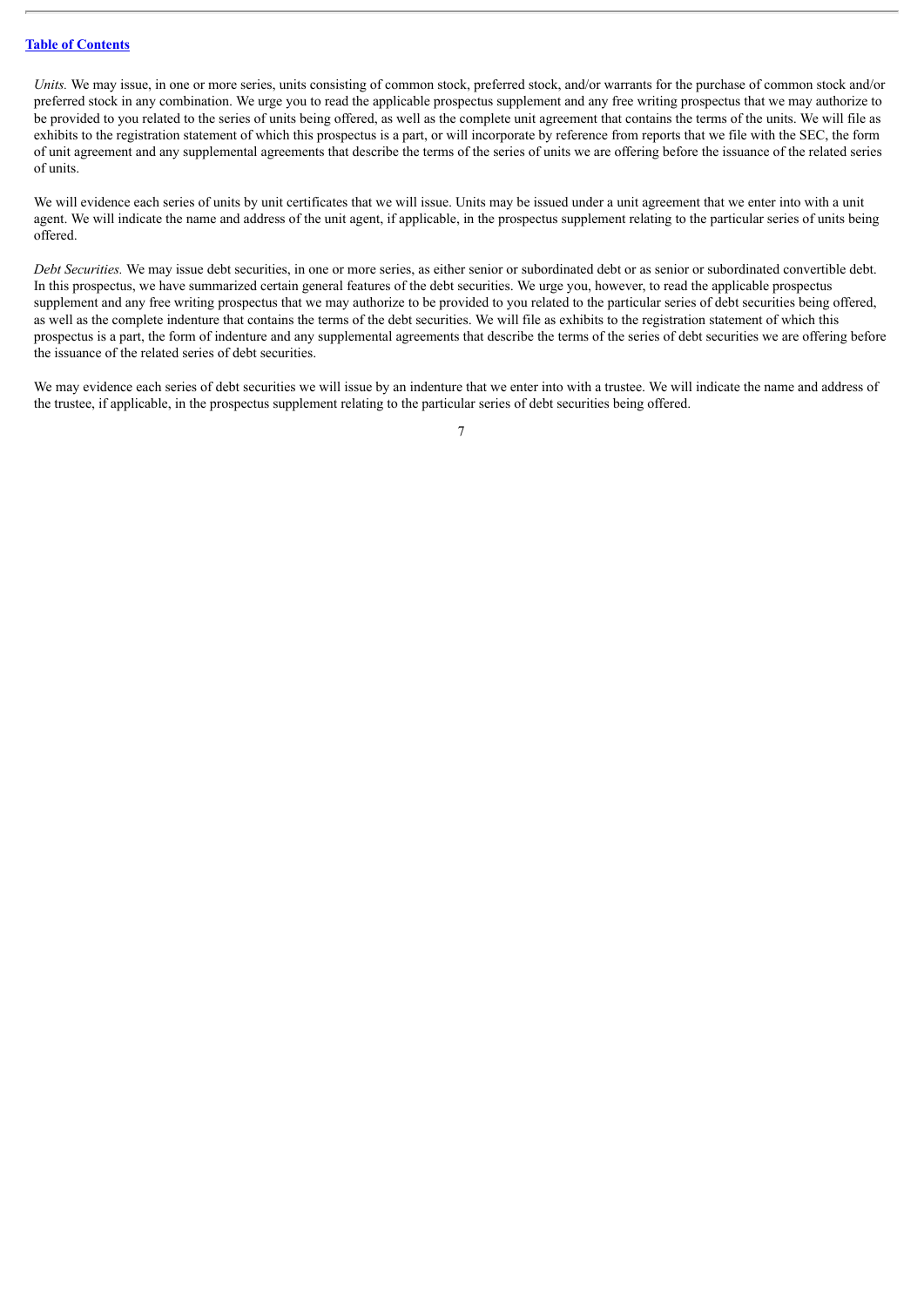#### **USE OF PROCEEDS**

<span id="page-31-0"></span>Except as described in any prospectus supplement or in any related free writing prospectus that we may authorize to be provided to you, the net proceeds received by us from our sale of the securities described in this prospectus will be added to our general funds and will be used for our general corporate purposes. From time to time, we may engage in additional public or private financings of a character and amount which we may deem appropriate. Unless otherwise set forth in a prospectus supplement, we will not receive any proceeds from the sale of securities by any selling stockholder.

#### **SELLING STOCKHOLDERS**

<span id="page-31-1"></span>Selling stockholders are persons or entities that, directly or indirectly, have acquired or will from time to time acquire from us, our securities. Such selling stockholders may be parties to registration rights agreements with us, or we otherwise may have agreed or will agree to register their securities for resale. The initial purchasers of our securities, as well as their transferees, pledges, donees or successors, all of whom we refer to as "selling stockholders," may from time to time offer and sell our securities pursuant to this prospectus and any applicable prospectus supplement.

The applicable prospectus supplement will set forth the name of each of the selling stockholders and the number of securities beneficially owned by such selling stockholder that are covered by such prospectus supplement. The applicable prospectus supplement will also disclose whether any of the selling stockholders has held any position or office with, has been employed by or otherwise has had a material relationship with us during the three years prior to the date of the applicable prospectus supplement.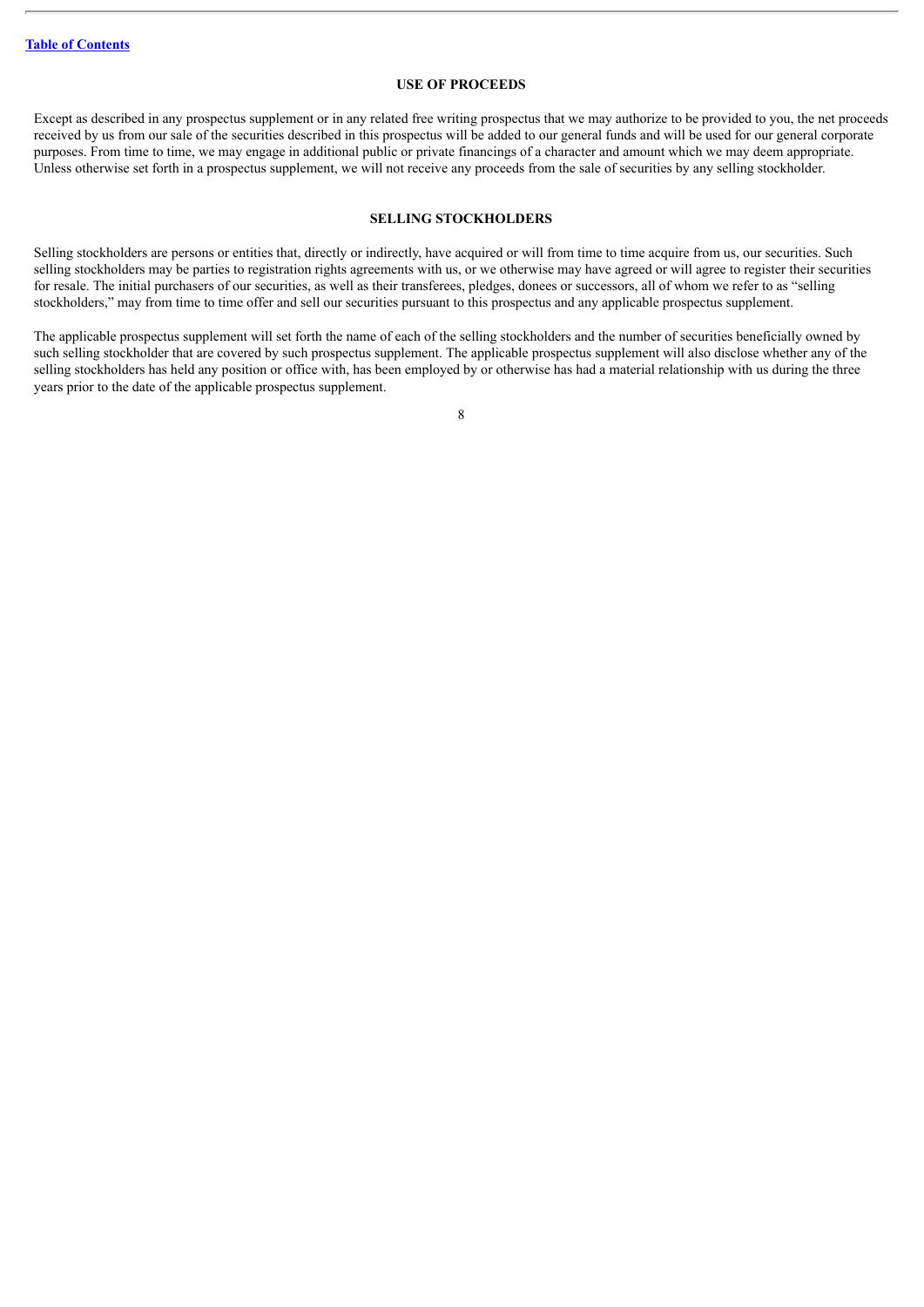#### **PLAN OF DISTRIBUTION**

<span id="page-32-0"></span>We and/or any selling stockholder may sell our securities from time to time in one or more transactions. We and/or any selling stockholder may sell our securities to or through agents, underwriters, dealers, remarketing firms or other third parties or directly to one or more purchasers or through a combination of any of these methods. In some cases, we and/or any selling stockholder or dealers acting with us and/or any selling stockholder or on behalf of us and/or any selling stockholder may also purchase our securities and reoffer them to the public. We and/or any selling stockholder may also offer and sell, or agree to deliver, our securities pursuant to, or in connection with, any option agreement or other contractual arrangement.

Agents whom we designate may solicit offers to purchase our securities.

- We and/or any selling stockholder will name any agent involved in offering or selling our securities, and disclose any commissions that we will pay to the agent, in the applicable prospectus supplement.
- Unless we and/or any selling stockholder indicate otherwise in the applicable prospectus supplement, agents will act on a best efforts basis for the period of their appointment.
- Agents may be deemed to be underwriters under the Securities Act, of any of our securities that they offer or sell.

We and/or any selling stockholder may use an underwriter or underwriters in the offer or sale of our securities.

- If we and/or any selling stockholder use an underwriter or underwriters, we will execute an underwriting agreement with the underwriter or underwriters at the time that we reach an agreement for the sale of our securities.
- We and/or any selling stockholder will include the names of the specific managing underwriter or underwriters, as well as the names of any other underwriters, and the terms of the transactions, including the compensation the underwriters and dealers will receive, in the applicable prospectus supplement.
- The underwriters will use the applicable prospectus supplement, together with the prospectus, to sell our securities.

We may use a dealer to sell our securities.

- If we and/or any selling stockholder use a dealer, we will sell our securities to the dealer, as principal.
- The dealer will then sell our securities to the public at varying prices that the dealer will determine at the time it sells our securities.
- We and/or any selling stockholder will include the name of the dealer and the terms of the transactions with the dealer in the applicable prospectus supplement.

We and/or any selling stockholder may solicit directly offers to purchase our securities, and we may directly sell our securities to institutional or other investors. We and/or any selling stockholder will describe the terms of direct sales in the applicable prospectus supplement.

We and/or any selling stockholder may engage in at the market offerings into an existing trading market in accordance with Rule 415(a)(4) of the Securities Act.

We and/or any selling stockholder will indemnify agents, underwriters and dealers against certain liabilities, including liabilities under the Securities Act. Agents, underwriters and dealers, or their affiliates, may be customers of, engage in transactions with or perform services for us or our respective affiliates, in the ordinary course of business.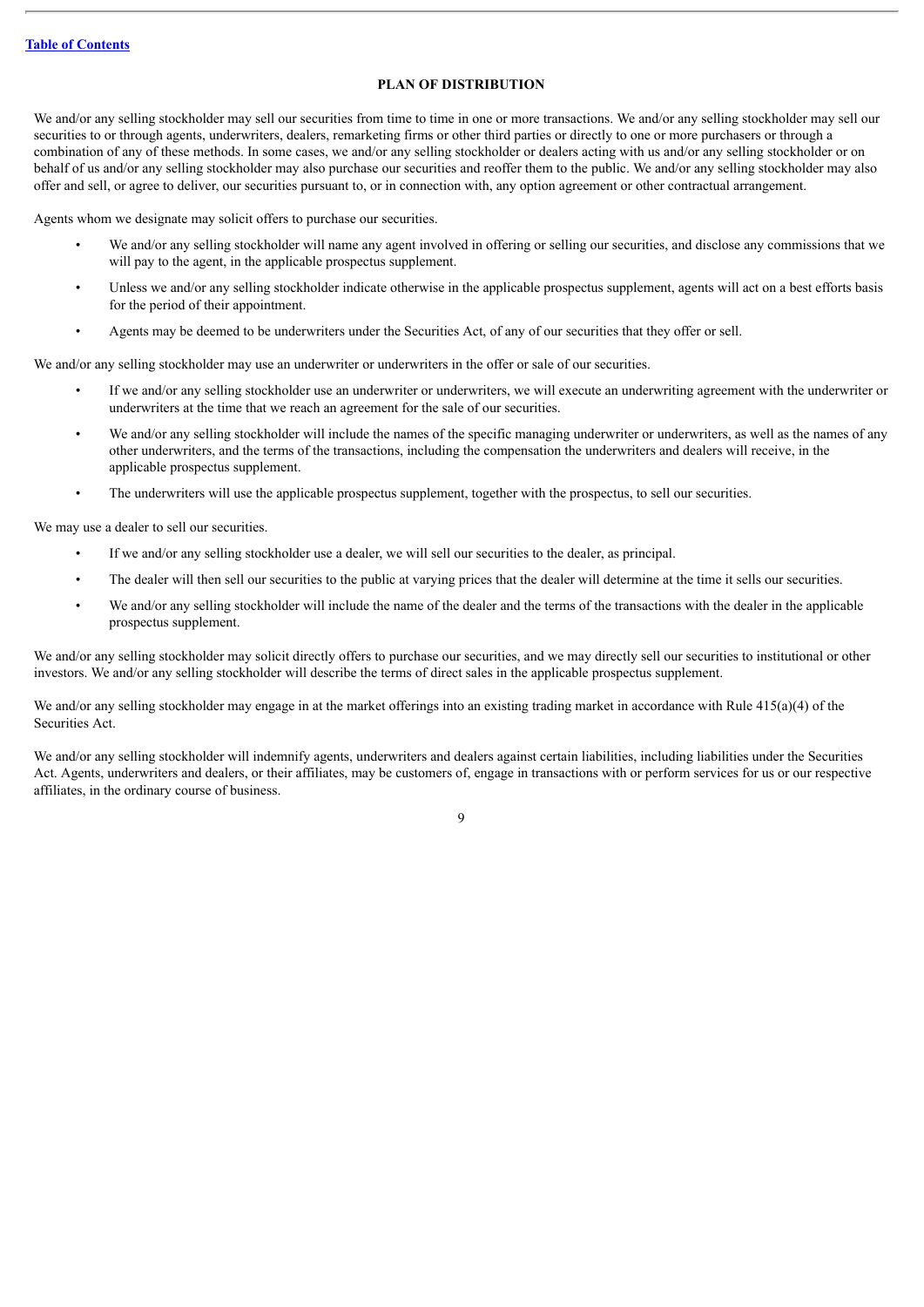We and/or any selling stockholder may authorize agents and underwriters to solicit offers by certain institutions to purchase our securities at the public offering price under delayed delivery contracts.

- If we and/or any selling stockholder use delayed delivery contracts, we will disclose that we are using them in the prospectus supplement and will tell you when we will demand payment and when delivery of our securities will be made under the delayed delivery contracts.
- These delayed delivery contracts will be subject only to the conditions that we describe in the prospectus supplement.
- We and/or any selling stockholder will describe in the applicable prospectus supplement the commission that underwriters and agents soliciting purchases of our securities under delayed delivery contracts will be entitled to receive.

Unless otherwise specified in connection with a particular underwritten offering of our securities, the underwriters will not be obligated to purchase offered securities unless specified conditions are satisfied, and if the underwriters do purchase any offered securities, they will purchase all offered securities.

In connection with underwritten offerings of the offered securities and in accordance with applicable law and industry practice, the underwriters in certain circumstances are permitted to engage in certain transactions that stabilize the price of our securities. Such transactions consist of bids or purchases for the purpose of pegging, fixing or maintaining the price of our securities. If the underwriters create a short position in our securities in connection with the offering (*i.e.,* if they sell more securities than are set forth on the cover page of the applicable prospectus supplement), the underwriters may reduce that short position by purchasing our securities in the open market or as otherwise provided in the applicable prospectus supplement. The underwriters may also impose a penalty bid, whereby selling concessions allowed to dealers participating in the offering may be reclaimed if the securities sold by them are repurchased in connection with stabilization transactions. In general, purchases of a security for the purpose of stabilization or to reduce a short position could cause the price of the security to be higher than it might be in the absence of such purchases. The imposition of a penalty bid might also have an effect on the price of our securities to the extent that it were to discourage resales of our securities. The underwriters are not required to engage in these activities and may end any of these activities at any time.

We and/or any selling stockholder may effect sales of securities in connection with forward sale, option or other types of agreements with third parties. Any distribution of securities pursuant to any forward sale agreement may be effected from time to time in one or more transactions that may take place through a stock exchange, including block trades or ordinary broker's transactions, or through broker-dealers acting either as principal or agent, or through privately-negotiated transactions, or through an underwritten public offering, or through a combination of any such methods of ale, at market prices prevailing at the time of sale, prices relating to such prevailing market prices or at negotiated or fixed prices.

The specific terms of the lock-up provisions, if any, in respect of any given offering will be described in the applicable prospectus supplement.

In compliance with the guidelines of the Financial Industry Regulatory Authority, or FINRA, the maximum consideration or discount to be received by any FINRA member or independent broker dealer may not exceed 8.0% of the aggregate amount of the securities offered by this prospectus.

 $1<sub>0</sub>$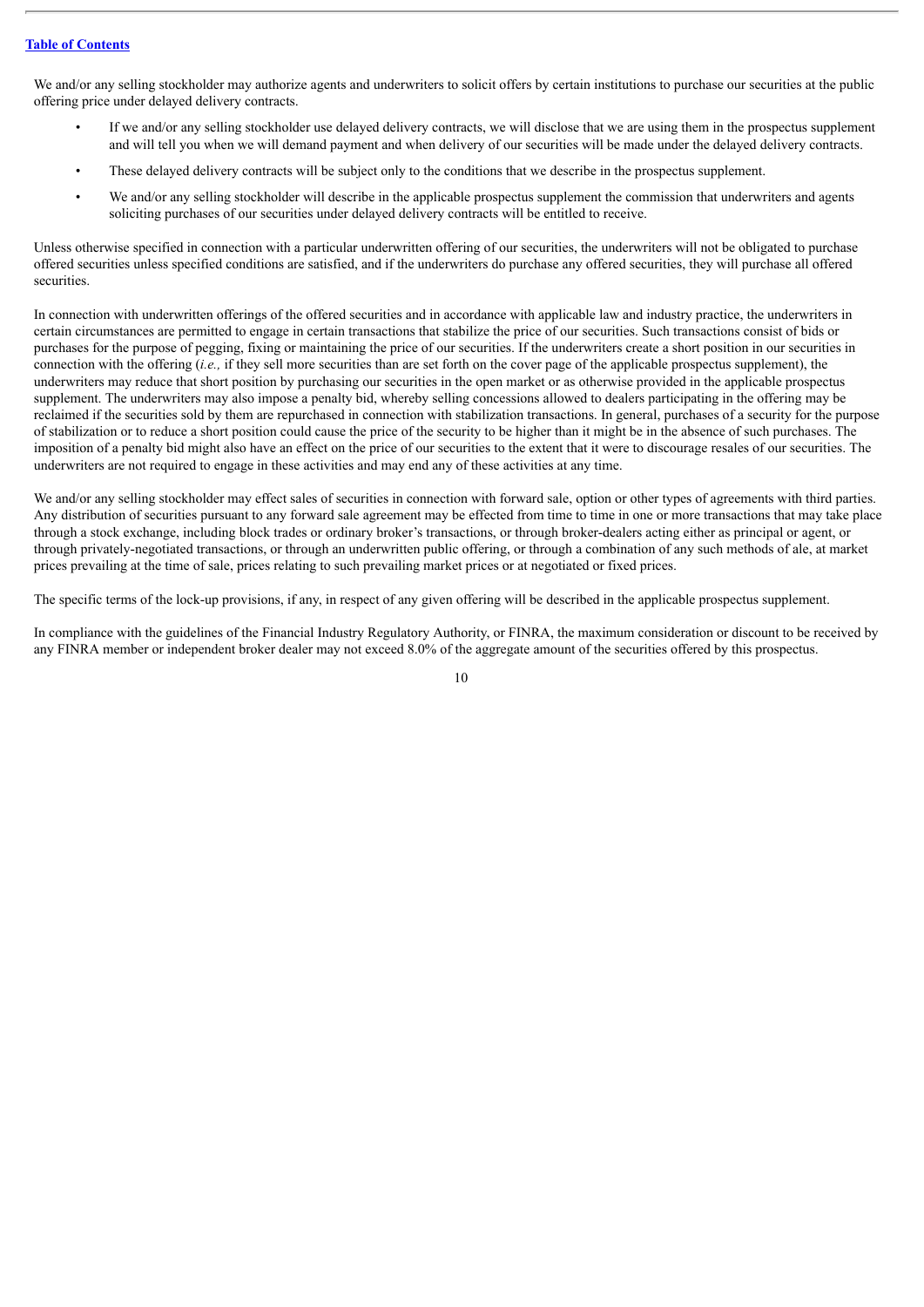#### **LEGAL MATTERS**

<span id="page-34-0"></span>The validity of the securities being offered by this prospectus will be passed upon by Goodwin Procter LLP, Boston, Massachusetts.

#### **EXPERTS**

<span id="page-34-1"></span>Ernst & Young LLP, independent registered public accounting firm, has audited our consolidated financial statements included in our Annual Report on Form 10-K for the year ended December 31, 2019, and the effectiveness of our internal control over financial reporting as of December 31, 2019, as set forth in their reports, which are incorporated by reference in this prospectus and elsewhere in the registration statement. Our financial statements are incorporated by reference in reliance on Ernst & Young LLP's reports, given on their authority as experts in accounting and auditing.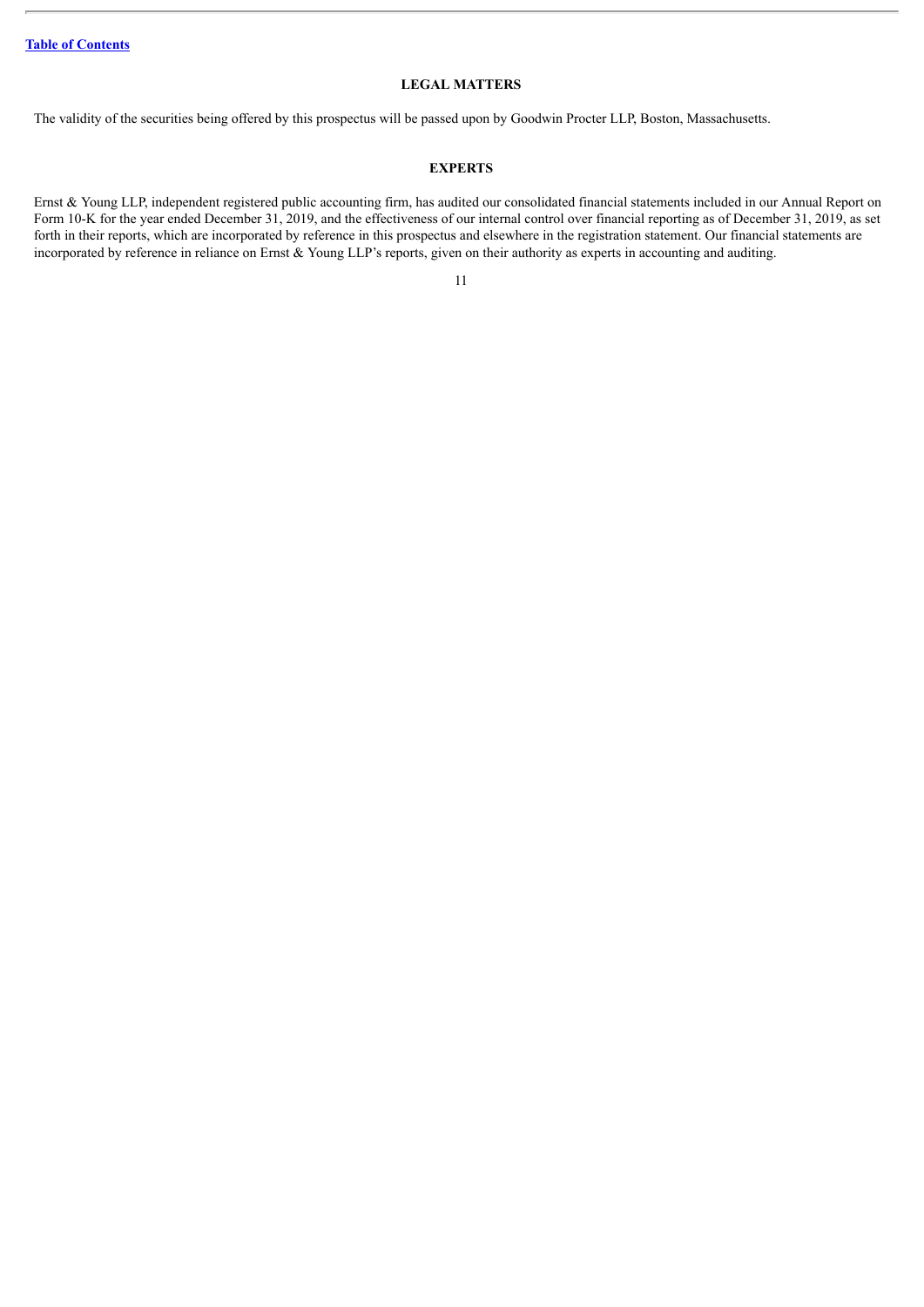

**Up to \$75,000,000**

**Common Stock**

**PROSPECTUS SUPPLEMENT**

**June 22, 2022**

**Goldman Sachs & Co. LLC**